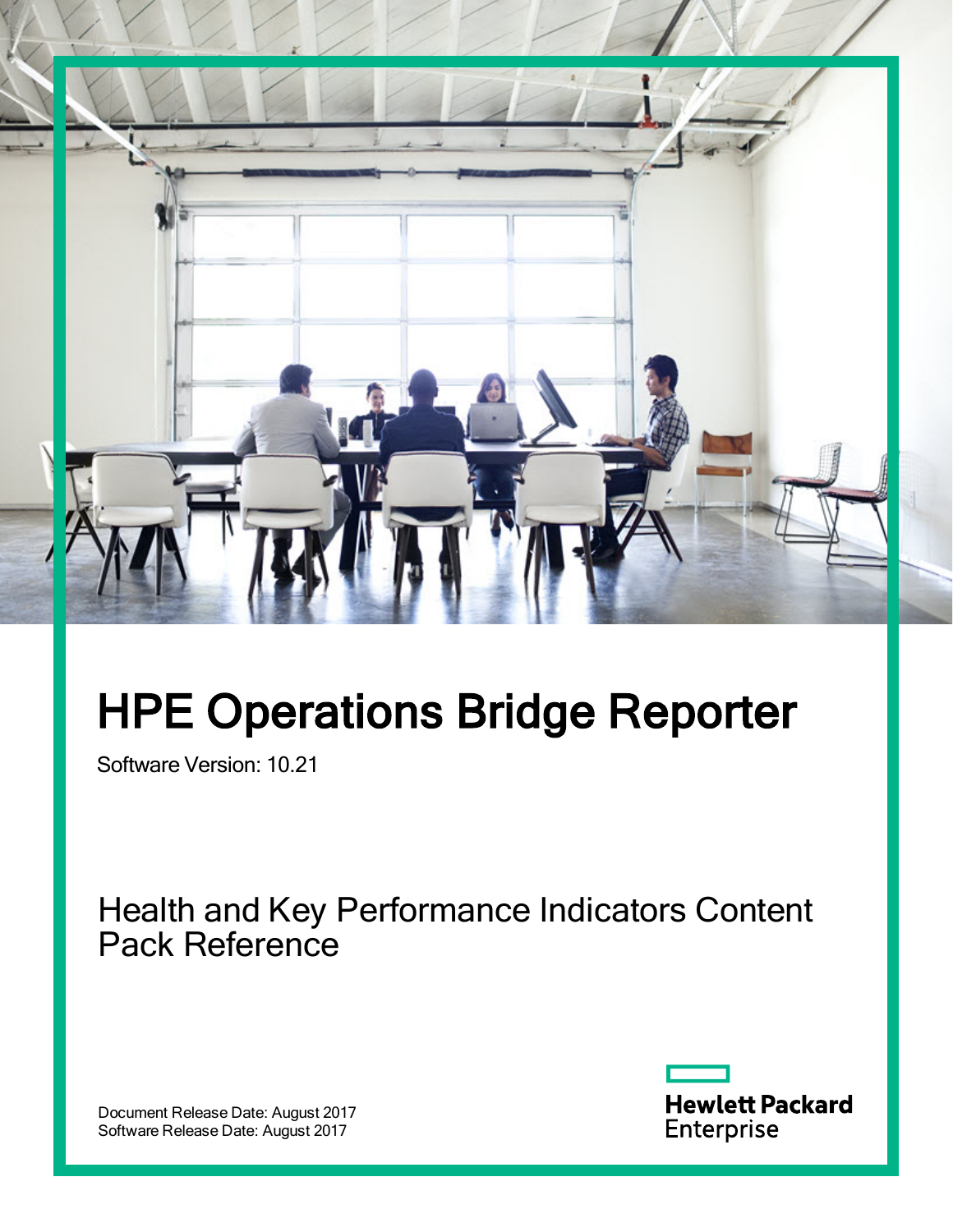#### Legal Notices

#### Warranty

The only warranties for Hewlett Packard Enterprise products and services are set forth in the express warranty statements accompanying such products and services. Nothing herein should be construed as constituting an additional warranty. Hewlett Packard Enterprise shall not be liable for technical or editorial errors or omissions contained herein. The information contained herein is subject to change without notice.

#### Restricted Rights Legend

Confidential computer software. Valid license from Hewlett Packard Enterprise required for possession, use or copying. Consistent with FAR 12.211 and 12.212, Commercial Computer Software, Computer Software Documentation, and Technical Data for Commercial Items are licensed to the U.S. Government under vendor's standard commercial license.

#### Copyright Notice

© 2015 - 2017 Hewlett Packard Enterprise Development LP

#### Trademark Notices

Adobe™ is a trademark of Adobe Systems Incorporated.

Microsoft® and Windows® are U.S. registered trademarks of Microsoft Corporation.

UNIX® is a registered trademark of The Open Group.

#### Documentation Updates

To check for recent updates or to verify that you are using the most recent edition of a document, go to: <https://softwaresupport.hpe.com/>.

This site requires that you register for an HPE Passport and to sign in. To register for an HPE Passport ID, click **Register** on the HPE Software Support site or click **Create an Account** on the HPE Passport login page.

You will also receive updated or new editions if you subscribe to the appropriate product support service. Contact your HPE sales representative for details.

#### **Support**

Visit the HPE Software Support site at: <https://softwaresupport.hpe.com/>.

Most of the support areas require that you register as an HPE Passport user and to sign in. Many also require a support contract. To register for an HPE Passport ID, click **Register** on the HPE Support site or click **Create an Account** on the HPE Passport login page.

To find more information about access levels, go to: <https://softwaresupport.hpe.com/web/softwaresupport/access-levels>.

**HPE Software Solutions Now** accesses the HPSW Solution and Integration Portal website. This site enables you to explore HPE Product Solutions to meet your business needs, includes a full list of Integrations between HPE Products, as well as a listing of ITIL Processes. The URL for this website is [https://softwaresupport.hpe.com/km/KM01702731.](https://softwaresupport.hpe.com/km/KM01702731)

#### About this PDF Version of Online Help

This document is a PDF version of the online help. This PDF file is provided so you can easily print multiple topics from the help information or read the online help in PDF format. Because this content was originally created to be viewed as online help in a web browser, some topics may not be formatted properly. Some interactive topics may not be present in this PDF version. Those topics can be successfully printed from within the online help.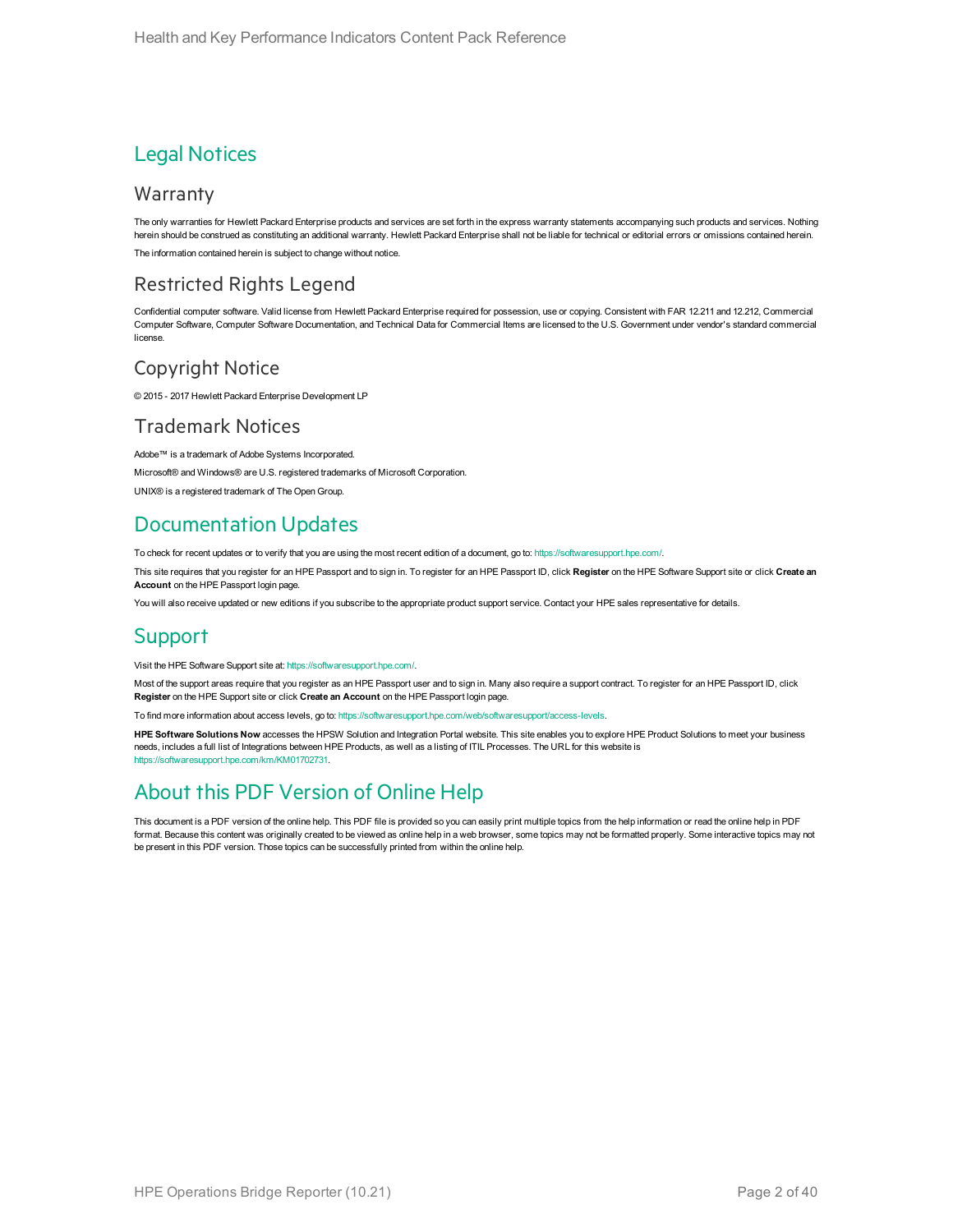## **Contents**

| Health and Key Performance Indicators Content Pack Overview  8  |  |
|-----------------------------------------------------------------|--|
|                                                                 |  |
| Data Sources for Health and Key Performance Indicators Data  8  |  |
|                                                                 |  |
|                                                                 |  |
|                                                                 |  |
|                                                                 |  |
|                                                                 |  |
|                                                                 |  |
|                                                                 |  |
|                                                                 |  |
|                                                                 |  |
|                                                                 |  |
| Configuring the Management and Profile Database Data Source  26 |  |
|                                                                 |  |
|                                                                 |  |
|                                                                 |  |
|                                                                 |  |
|                                                                 |  |
| Appendix B: Calculating KPI Statistics for a Domain 37          |  |
|                                                                 |  |
|                                                                 |  |
|                                                                 |  |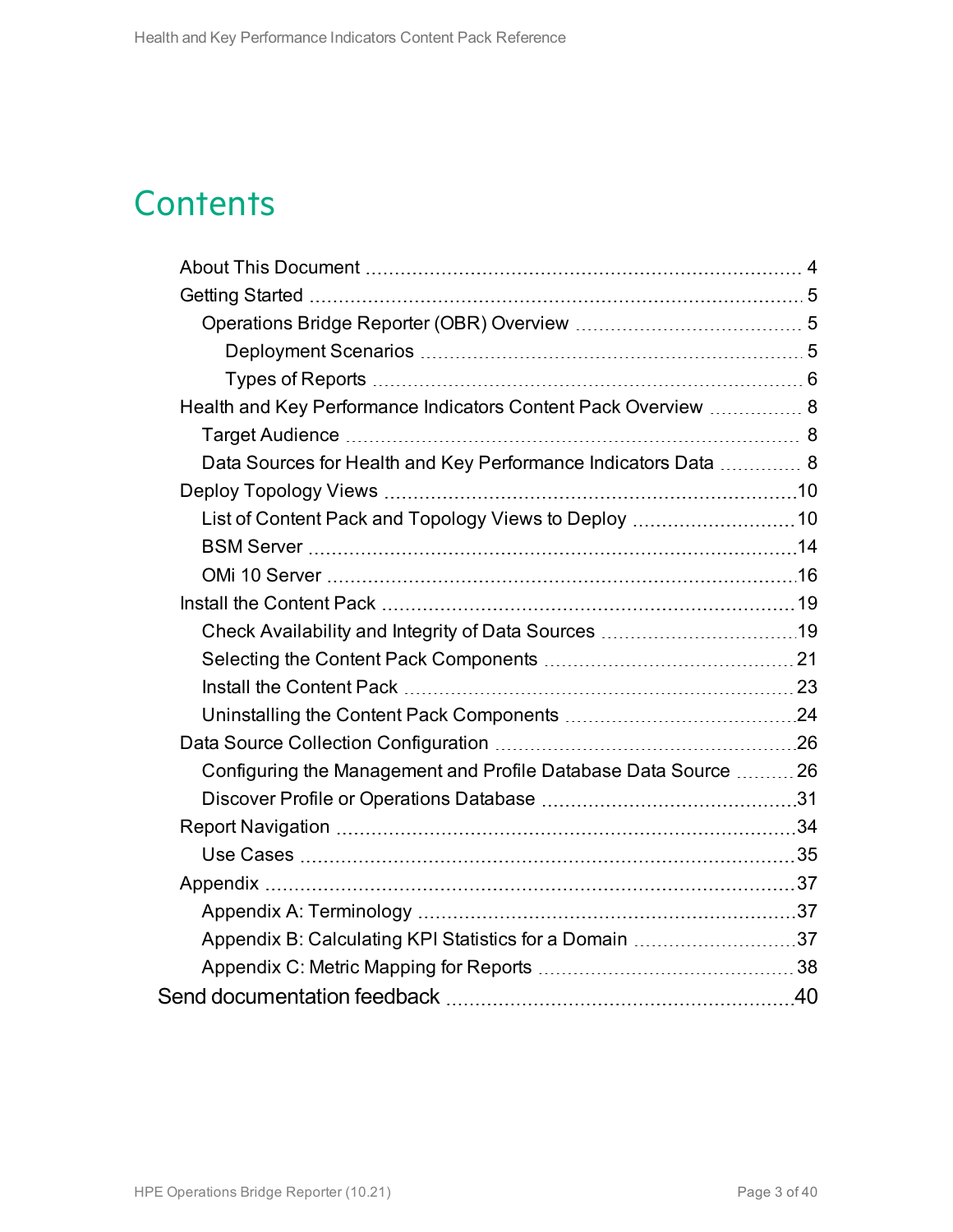## <span id="page-3-0"></span>About This Document

This document provides an overview of OBR and Health and Key Performance Indicators Content Pack. This document provides the list and details of ready-to-use Health and Key Performance Indicators reports available with the Health and Key Performance Indicators Content Pack. The document also lists instructions to install and configure data source for the Health and Key Performance Indicators Content Pack. It provides information on report navigation, calculate KPI status for a domain and metric mapping for reports.

For information on Operations Bridge Reporter tools and contents, go [Marketplace](https://marketplace.saas.hpe.com/itom/category/all?product=Operations%20Bridge%20Reporter&version=All%20versions&company=All%20companies).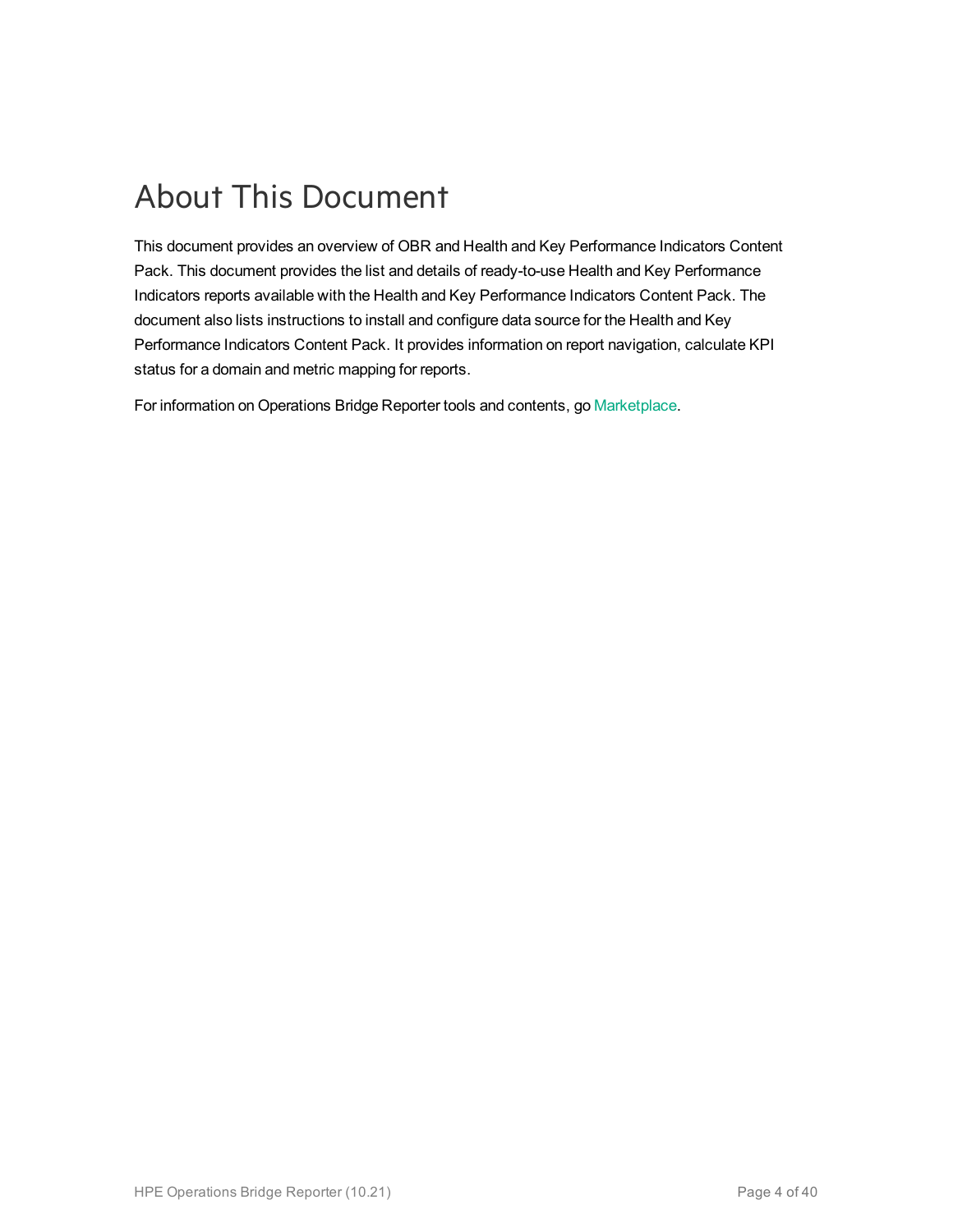## <span id="page-4-0"></span>Getting Started

<span id="page-4-1"></span>This section provides OBR overview, deployment scenarios, and types of reports.

### Operations Bridge Reporter (OBR) Overview

OBR is a cross-domain historical infrastructure performance reporting solution. It displays top-down reports from Business Service Management (BSM) Business Service and Business Application, Operations Manager (OM) Node Group or OMi10 perspective to the underlying infrastructure. It also displays bottoms-up reports from the infrastructure to the impacted Business Services and Business Applications or Node Groups. It leverages the topology information to show how the underlying infrastructure health, performance and availability affects your Business Services and Business Applications or Node Groups in the long term. You can navigate from higher level cross domain reports to detailed domain level reports.

### <span id="page-4-2"></span>Deployment Scenarios

Following are the deployment scenarios supported on OBR:

- Deployment with BSM/OMi In this deployment, Run-time Service Model (RTSM) is the source of topology information. OBR discovers and synchronizes topology information from OMi. In a BSM environment with underlying OM servers, this synchronization technique receives discovered topology data from multiple OM systems and updates the Configuration Items (CIs) and CI relationships in the RTSM as soon as changes are discovered. However, you can also use the OM D-MoM dynamic topology synchronization technique to discover and synchronize the topology information in RTSM. In an environment with OMi 10.00, OBR uses RTSM to obtain topology information and metrics from Operations Agent or SiteScope systems that are configured with OMi.
- **Deployment with Operations Manager** In this deployment, the topology information is a group of managed nodes defined in OM that are logically combined for operational monitoring. These logical node groups are created by OM users to classify the nodes as specific organizations or entities within their enterprise. For example, a group called Exchange Servers can be created in OM to organize the specific Exchange Servers and Active Directory nodes for reporting or monitoring purposes. OBR uses the node groups from OM for its topology computation.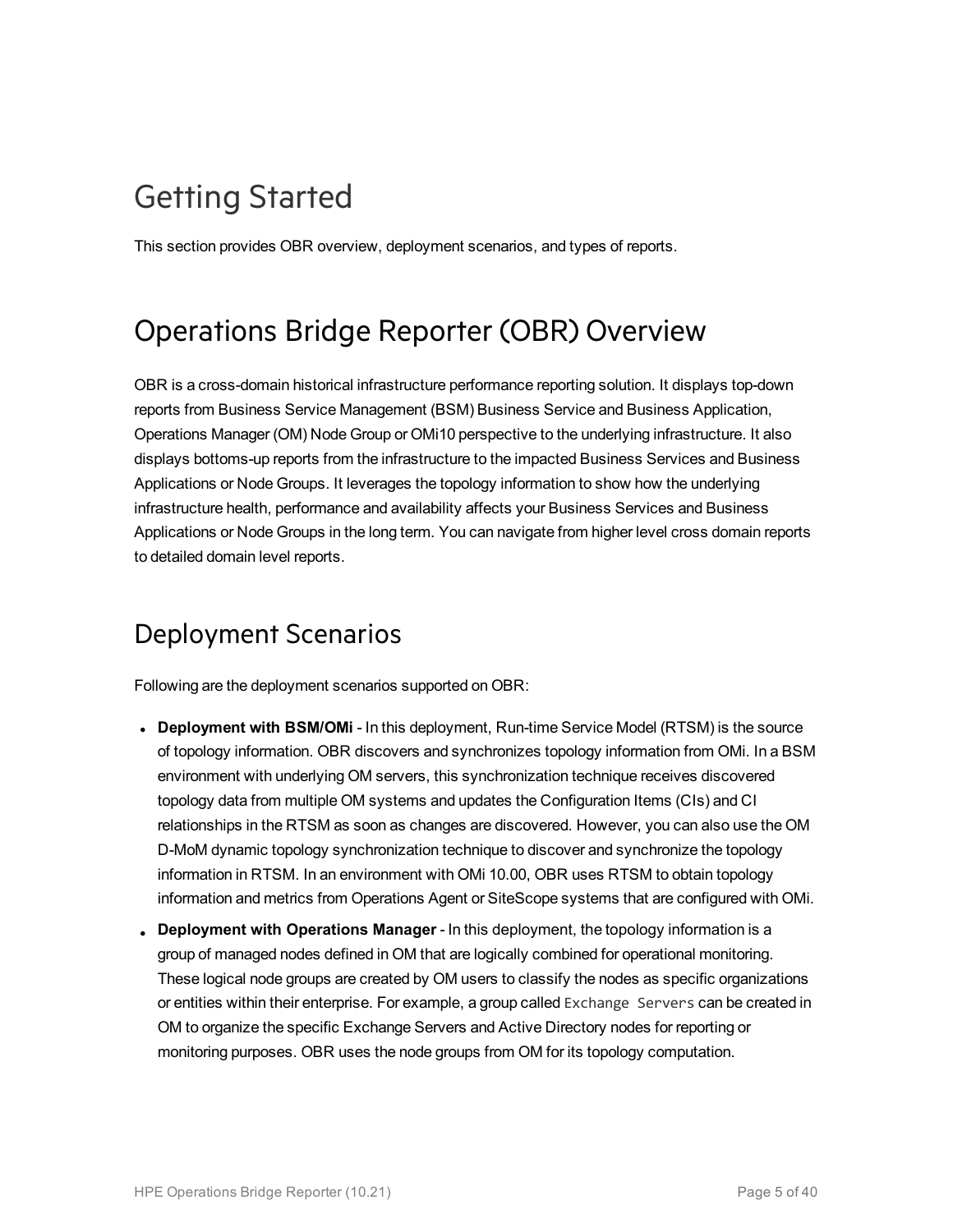- <sup>l</sup> **Deployment with VMware vCenter** VMware vCenter is a distributed server-client software solution that provides a central and a flexible platform for managing the virtual infrastructure in business-critical enterprise systems. VMware vCenter centrally monitors performance and events, and provides an enhanced level of visibility of the virtual environment, thus helping IT administrators to control the environment with ease.
- **.** Other deployments Apart from the basic deployment scenarios, you can collect data from the following sources independently:
	- <sup>o</sup> Deployment with NNMi
	- <sup>o</sup> Deployment with a generic database
	- <sup>o</sup> Deployment with other applications using CSV

### <span id="page-5-0"></span>Types of Reports

The reports available in Operations Bridge Reporter (OBR) are divided into two broad categories:

- Business Service Management
- Infrastructure Management

The following image shows the supported list of reports folders under both these categories: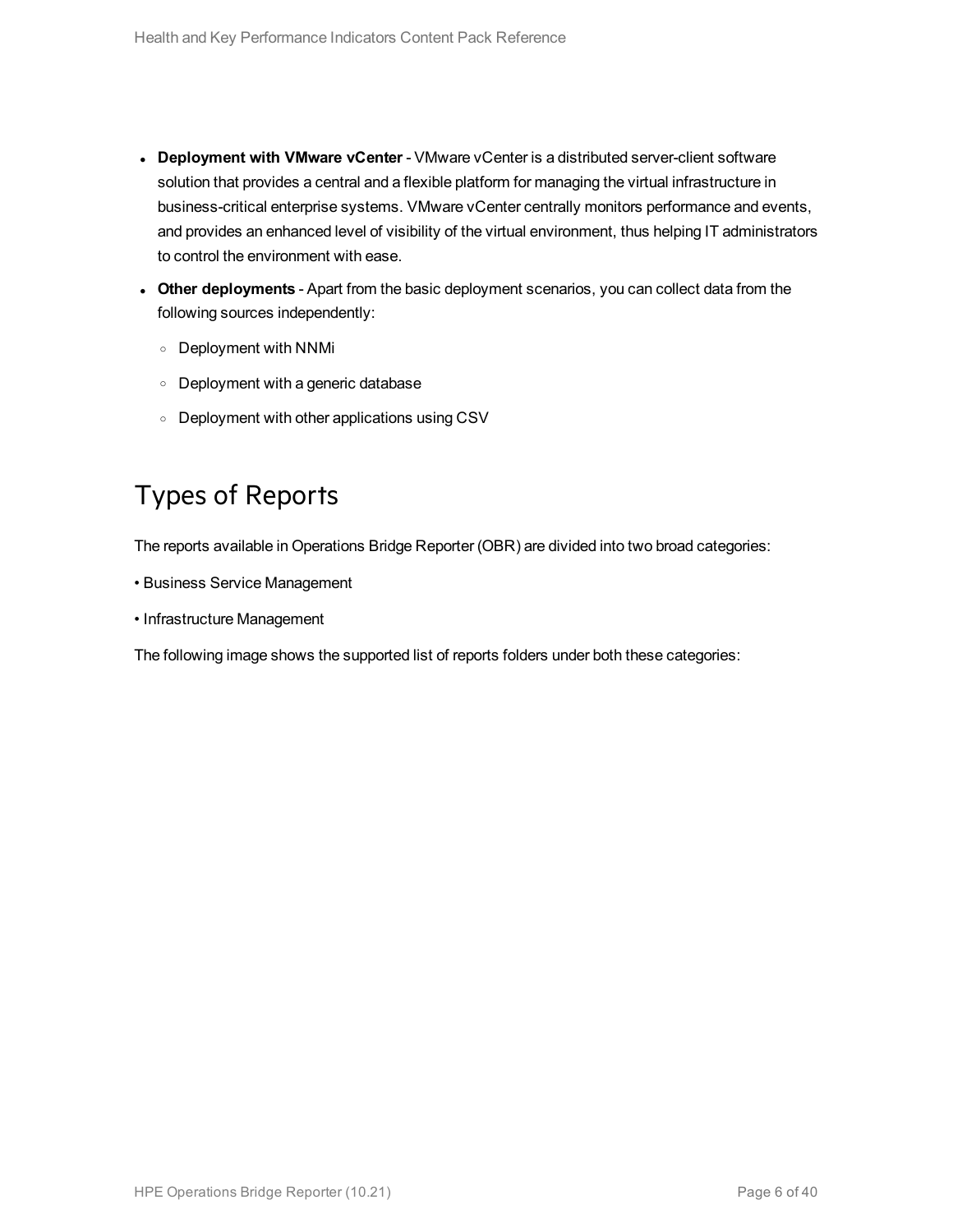

To view a map of all the reports available in the Health and Key Performance Indicators Content Pack, see Report [Navigation](#page-33-0).

For more information on Operations Bridge Reporter concepts, see *Operations Bridge Reporter Concepts Guide* and *Operations Bridge Reporter Content Development Guide*.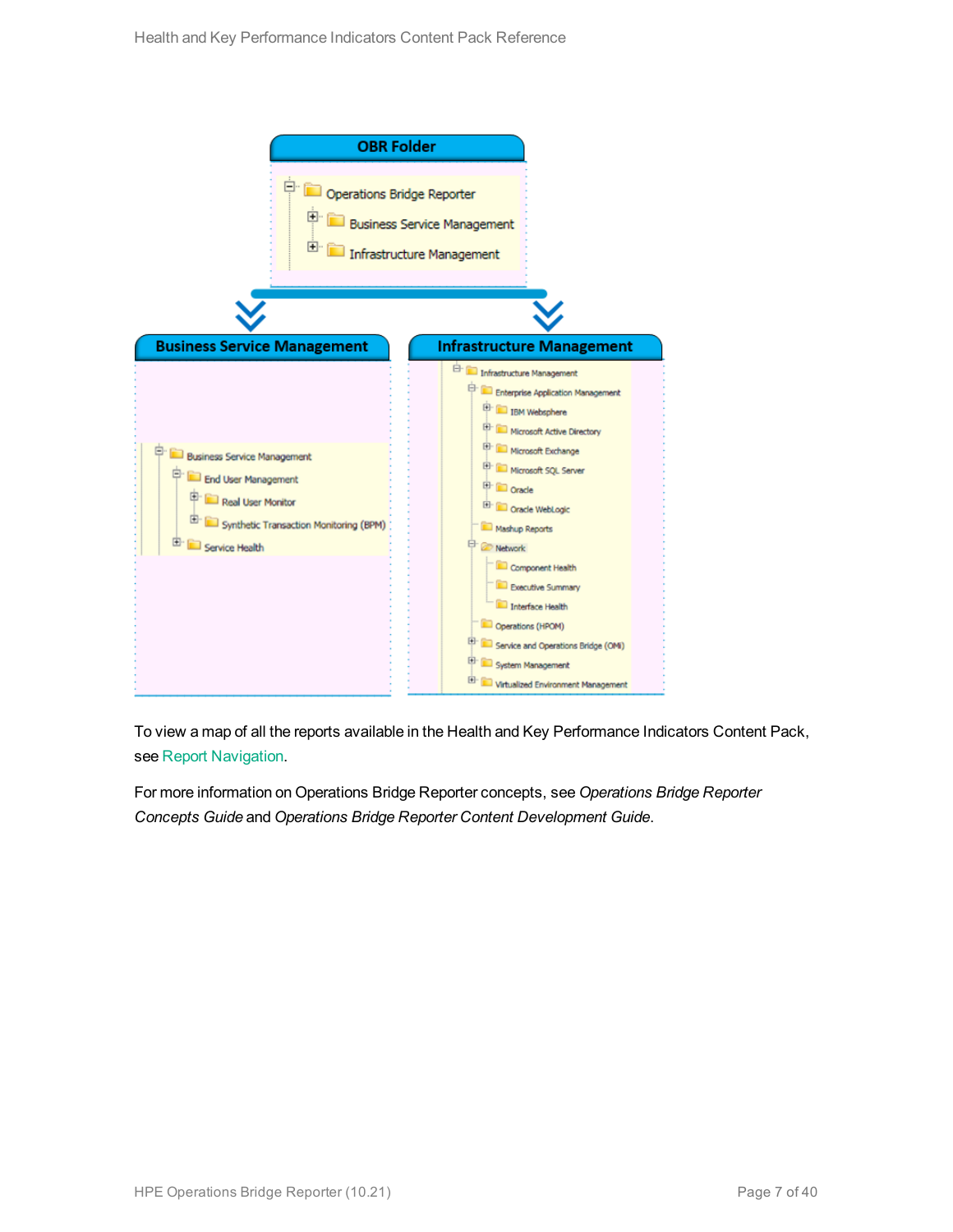## <span id="page-7-0"></span>Health and Key Performance Indicators Content Pack Overview

This section provides an overview of Health and Key Performance Indicators Content Pack, target audience, and supported data sources.

The Health and Key Performance Indicators Content Packs determine the fact data that are to be collected from the various data sources, and the interval at which the data is collected. Configuration of the data source connections for the Health and Key Performance Indicators Content Packs depends on the type of deployment scenario used.

Health and Key Performance Indicators reports give an overview of the overall health of the configuration items (CIs) and the summary of the Key Performance Indicators (KPIs) for each of the CIs. The Health Indicators (HIs) and KPIs provide quantifiable measurements that help you monitor your business performance and objectives.

The KPIs and HIs provide real-time assessment of the present state of your business and processes; help you track critical performance variables over time; and help you assess the business impact of the problems in the system. These reports display an overview of the HIs and KPIs for the available CIs.

### <span id="page-7-1"></span>Target Audience

The target audience for the Health and Key Performance Indicators reports includes Operations Center Managers/Operations Administrators, who help to setup and administer the various tasks involved in maintaining the IT infrastructure. Health and Key Performance Indicators reports help to identify and analyze the availability and performance of KPIs of the domains being monitored. This helps to identify areas of concern and rectify discrepancies, if any.

## <span id="page-7-2"></span>Data Sources for Health and Key Performance Indicators Data

OBR integrates with and collects Health and Key Performance Indicator metrics from BSM Service Health application; the metrics being stored in BSM Profile and Management databases.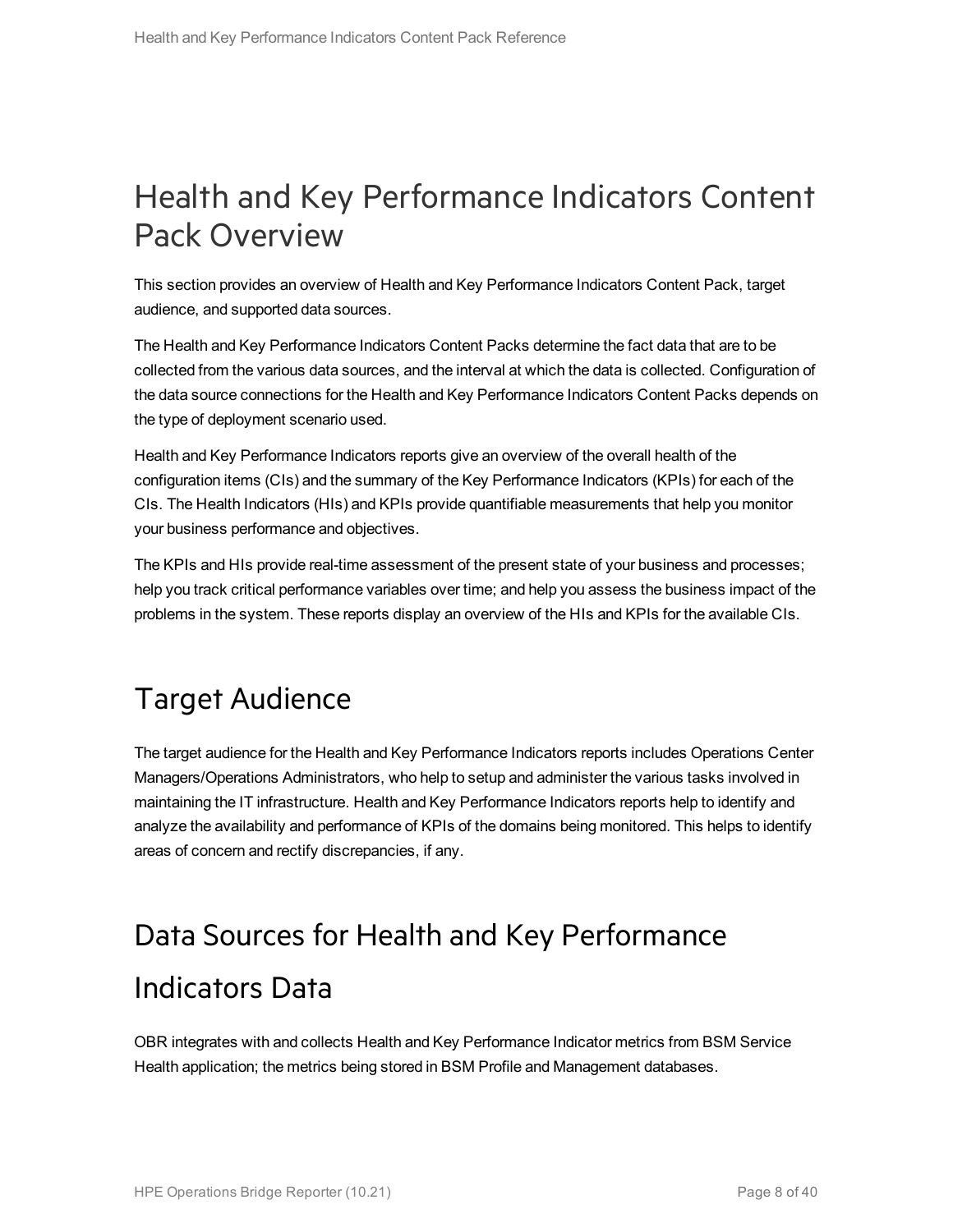The Health and Key Performance Indicators Content Pack identifies the list of metrics or facts that OBR must collect from each of these data sources. The corresponding dimension data is collected from the RtSM topology source.

OBR collects data from the different data sources at periodic intervals based on the collection policies predefined in the **HIKPI\_ETL\_ServiceHealth Content Pack**. The topology data from RtSM is retrieved one time a day. The KPI and HI fact data (status values of the heath and performance indicators) is collected at an hourly frequency from the BSM profile and management databases. This data is converted to time series data (status duration of CIs) in OBR using custom procedures. OBR aggregates these records and converts the hourly data to daily data. This aggregated data is displayed in the reports together with monthly and yearly aggregates that are derived by online aggregation.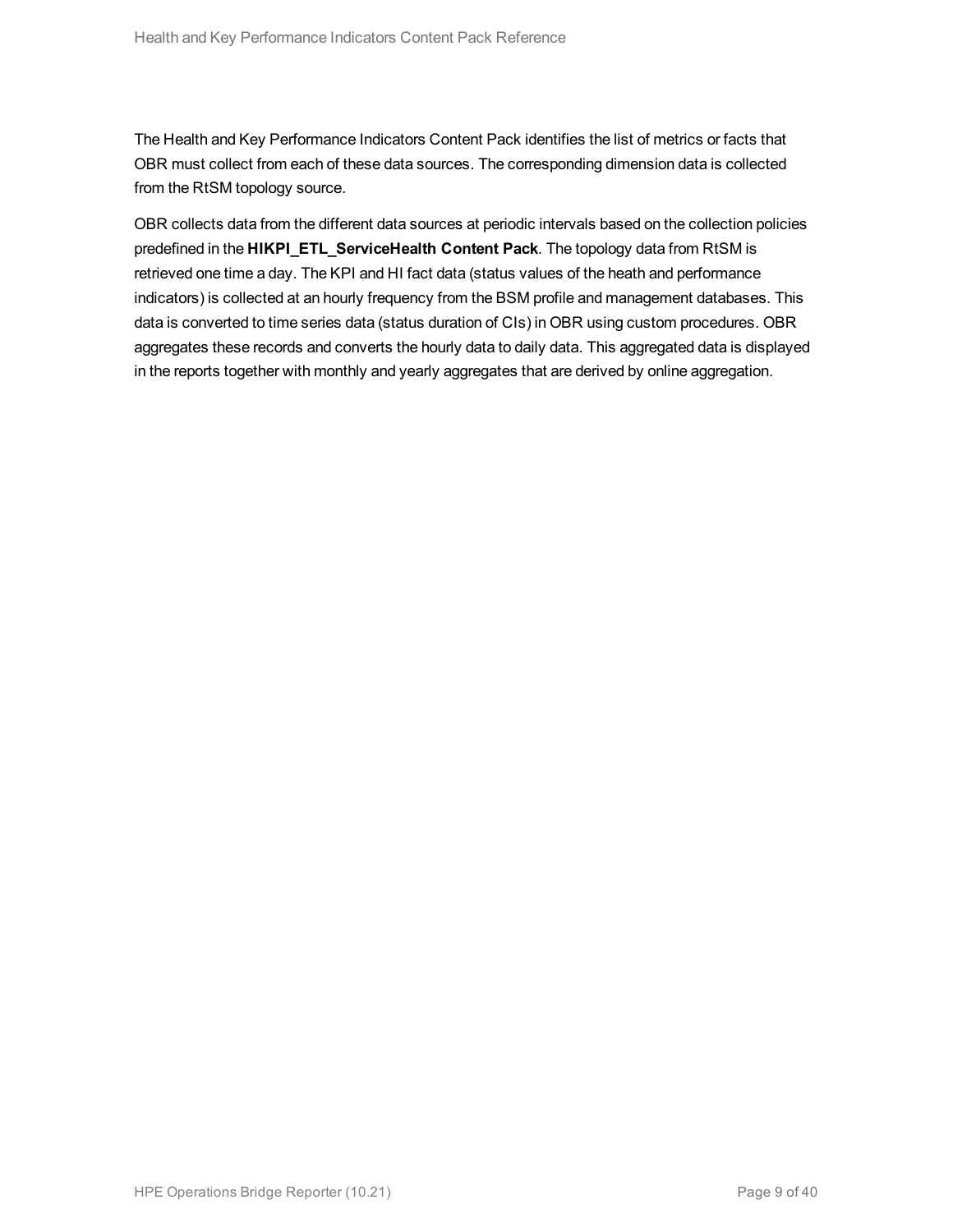## <span id="page-9-0"></span>Deploy Topology Views

To configure OBR to collect domain-specific data, you need to deploy the topology views for each Content Pack. These topology views contain specific CI attributes that Content Packs use to collect the relevant data. However, these topology views can vary from one Content Pack to another.

### <span id="page-9-1"></span>List of Content Pack and Topology Views to Deploy

The following table lists the topology views to deploy for Health and Key Performance Indicators Content Pack:

| <b>Content Pack</b>                                 | <b>View Name</b>                                         | Location                                                                                                                                                                                                                                                                                                                                                                          |
|-----------------------------------------------------|----------------------------------------------------------|-----------------------------------------------------------------------------------------------------------------------------------------------------------------------------------------------------------------------------------------------------------------------------------------------------------------------------------------------------------------------------------|
| <b>BPM</b> (Synthetic<br>Transaction<br>Monitoring) | EUM BSMR.zip(BSM<br>only)<br>EUM OMi.zip(OMi 10<br>only) | %PMDB<br>HOME%\packages\EndUserManagement\ETL<br>BPM.ap\source\cmdb views<br>%PMDB<br>HOME%\packages\EndUserManagement\ETL BPM<br>OMi.ap\source\cmdb views<br>Note: If BSM is the deployment scenario,<br>then deploy only EUM BSMR. zip view in the<br><b>BSM</b> server.<br>If OMi 10 is the deployment scenario, then<br>deploy only EUM_OMi.zip view in the OMi 10<br>server. |
| <b>Real User</b><br>Transaction<br>Monitoring       | EUM BSMR.zip(BSM<br>only)<br>EUM OMi.zip(OMi 10<br>only) | %PMDB<br>HOME%\packages\EndUserManagement\ETL<br>RUM.ap\source\cmdb_views<br>%PMDB<br>HOME%\packages\EndUserManagement\ETL RUM<br>OMi.ap\source\cmdb_views<br>Note: If BSM is the deployment scenario,<br>then deploy only EUM_BSMR. zip view in the<br><b>BSM</b> server.<br>If OMi 10 is the deployment scenario, then                                                          |

#### **On Windows:**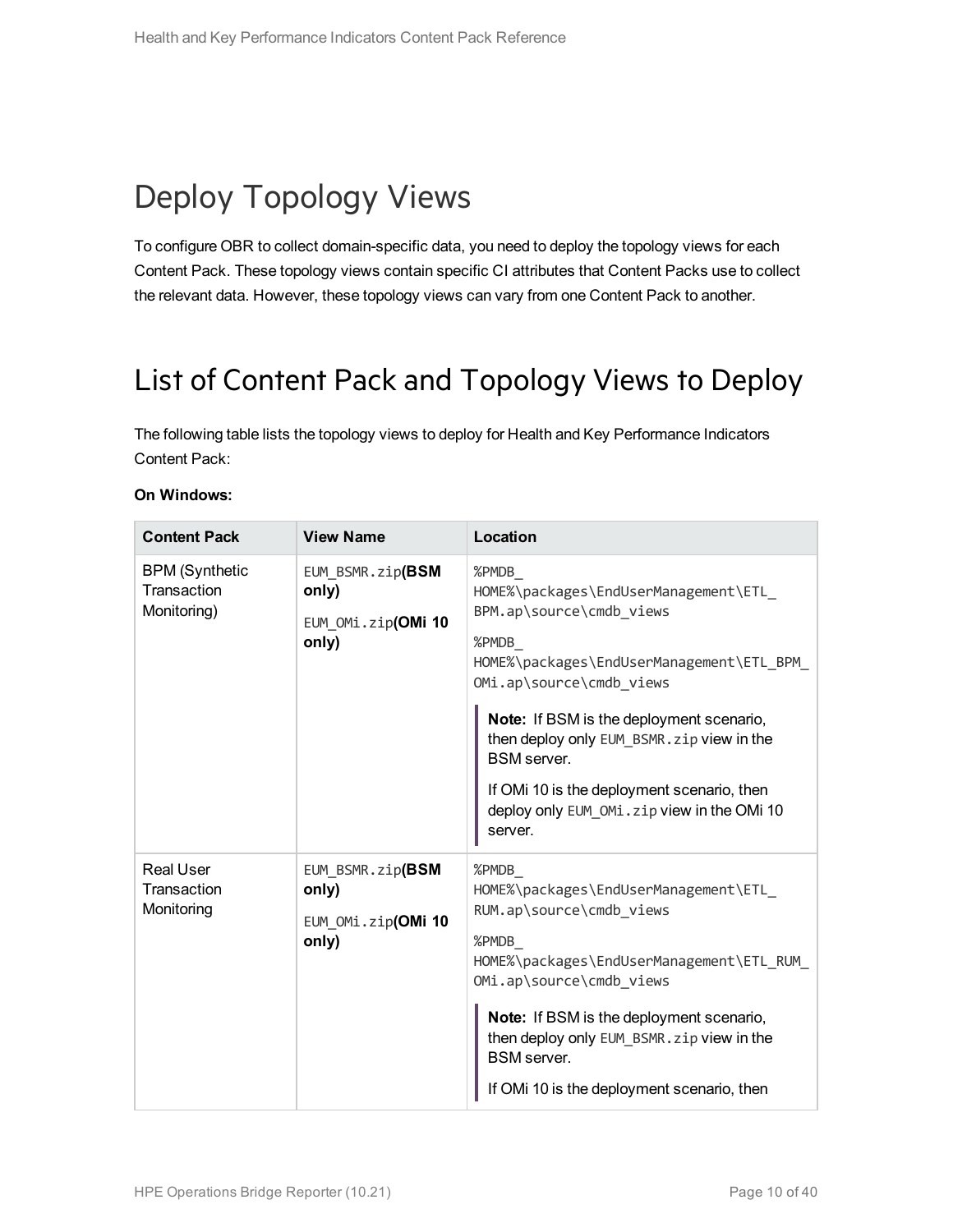| <b>Content Pack</b>                               | <b>View Name</b>                                  | Location                                                                                             |
|---------------------------------------------------|---------------------------------------------------|------------------------------------------------------------------------------------------------------|
|                                                   |                                                   | deploy only EUM_OMi.zip view in the OMi 10<br>server.                                                |
| <b>Network</b>                                    | SHR_Network_<br>Views.zip                         | %PMDB_HOME%\packages\Network\ETL_Network_<br>NPS92_RTSM.ap\source\cmdb_views                         |
| System Management                                 | SM_BSM9_Views.zip                                 | %PMDB<br>HOME%\packages\SystemManagement\ETL<br>SystemManagement PA.ap\source\cmdb views             |
| Oracle                                            | SHR_DBOracle_<br>Views.zip<br>SHR_DBOracle_OM.zip | %PMDB_HOME%\Packages\DatabaseOracle\ETL_<br>DBOracle_DBSPI.ap\source\cmdb_views                      |
|                                                   |                                                   |                                                                                                      |
| Oracle WebLogic<br>Server                         | J2EEApplication.zip<br>J2EEApplication_<br>OM.zip | For OM/SPI: %PMDB<br>HOME%\packages\ApplicationServer\ETL_<br>AppSrvrWLS_WLSSPI.ap\source\cmdb_views |
|                                                   |                                                   | For OMi/MP: %PMDB_<br>HOME%\packages\ApplicationServer\ETL_<br>AppSrvrWLS_WLSMP.ap\source\cmdb_views |
| <b>IBM WebSphere</b><br><b>Application Server</b> | J2EEApplication.zip<br>J2EEApplication<br>OM.zip  | For OM/SPI: %PMDB<br>HOME%\packages\ApplicationServer\ETL_<br>AppSrvrWBS_WBSSPI.ap\source\cmdb_views |
|                                                   |                                                   | For OMi/MP: %PMDB<br>HOME%\packages\ApplicationServer\ETL_<br>AppSrvrWBS_WBSMP.ap\source\cmdb_views  |
| Microsoft SQL Server                              | SHR_DBMSSQL_<br>Views.zip                         | %PMDB_HOME%\packages\DatabaseMSSQL\ETL_<br>DBMSSQL_DBSPI.ap\source\cmdb_views                        |
|                                                   | SHR_DBMSSQL_OM.zip                                |                                                                                                      |
| Microsoft Exchange<br>Server                      | SHR_Exchange_<br>Business_View.zip                | %PMDB_HOME%\packages\ExchangeServer\ETL_<br>Exchange_Server2007.ap\source\cmdb_views                 |
|                                                   | SHR Exchange OM.zip                               | %PMDB_HOME%\packages\ExchangeServer\ETL_<br>Exchange_Server2010.ap\source\cmdb_views                 |
|                                                   |                                                   | %PMDB_HOME%\packages\ExchangeServer\ETL_<br>Exchange_Server2013.ap\source\cmdb_views                 |
| <b>Microsoft Active</b><br>Directory              | SHR AD Business<br>View.zip                       | %PMDB_HOME%\packages\ActiveDirectory\ETL_<br>AD_ADSPI.ap\source\cmdb_views                           |
|                                                   | <b>SHR</b><br>ActiveDirectory_<br>OM.zip          |                                                                                                      |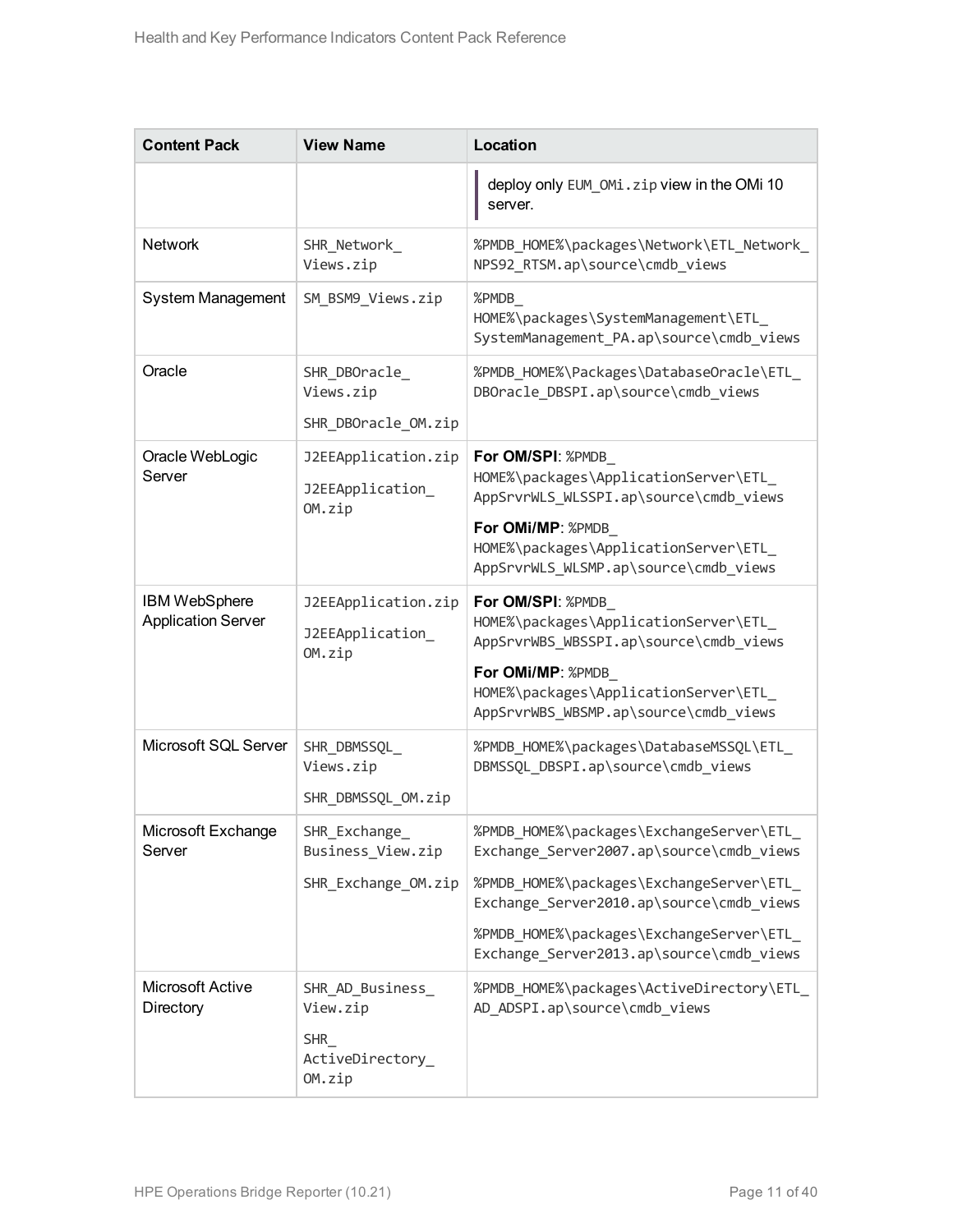| <b>Content Pack</b>                                             | <b>View Name</b>                                     | Location                                                                                                                                                                                             |
|-----------------------------------------------------------------|------------------------------------------------------|------------------------------------------------------------------------------------------------------------------------------------------------------------------------------------------------------|
| <b>Virtual Environment</b><br>Performance                       | SM BSM9 Views.zip                                    | %PMDB<br>HOME%\packages\SystemManagement\ETL<br>SystemManagement_PA.ap\source\cmdb_views                                                                                                             |
| Health and Key<br>Performance<br>Indicators (Service<br>Health) | All the views<br>SM SiS Views.zip<br>(APM 9.40 only) | %PMDB HOME%\packages\ServiceHealth\ETL<br>SvcHealth BSM.ap\source\cmdb views<br><b>Note:</b> If APM 9.40 is the deployment<br>scenario, then deploy only SM SiS<br>Views.zip view in the APM server. |
| Cross-Domain<br><b>Operations Events</b>                        | All the views                                        |                                                                                                                                                                                                      |
| <b>Operations Events</b>                                        | No views                                             |                                                                                                                                                                                                      |

#### **On Linux:**

| <b>Content Pack</b>                                 | <b>View Name</b>                                         | Location                                                                                                                                                                                                                                                                                                                                                                                                           |
|-----------------------------------------------------|----------------------------------------------------------|--------------------------------------------------------------------------------------------------------------------------------------------------------------------------------------------------------------------------------------------------------------------------------------------------------------------------------------------------------------------------------------------------------------------|
| <b>BPM</b> (Synthetic<br>Transaction<br>Monitoring) | EUM_BSMR.zip(BSM<br>only)<br>EUM OMi.zip(OMi 10<br>only) | <b>Business view - \$PMDB</b><br>HOME/packages/EndUserManagement/ETL<br>BPM.ap/source/cmdb views<br>OM view - \$PMDB<br>HOME/packages/EndUserManagement/ETL BPM<br>OMi.ap/source/cmdb_views<br>Note: If BSM is the deployment scenario,<br>then deploy only EUM_BSMR. zip view in the<br><b>BSM</b> server.<br>If OMi 10 is the deployment scenario, then<br>deploy only EUM_OMi.zip view in the OMi 10<br>server. |
| <b>Real User</b><br>Transaction<br>Monitoring       | EUM_BSMR.zip(BSM<br>only)<br>EUM OMi.zip(OMi 10<br>only) | <b>Business view - \$PMDB</b><br>HOME/packages/EndUserManagement/ETL_RUM_<br>OMi.ap/source/cmdb views<br>OM view - \$PMDB<br>HOME/packages/EndUserManagement/ETL RUM<br>OMi.ap/source/cmdb views<br>Note: If BSM is the deployment scenario,<br>then deploy only EUM BSMR. zip view in the<br><b>BSM</b> server.<br>If OMi 10 is the deployment scenario, then                                                     |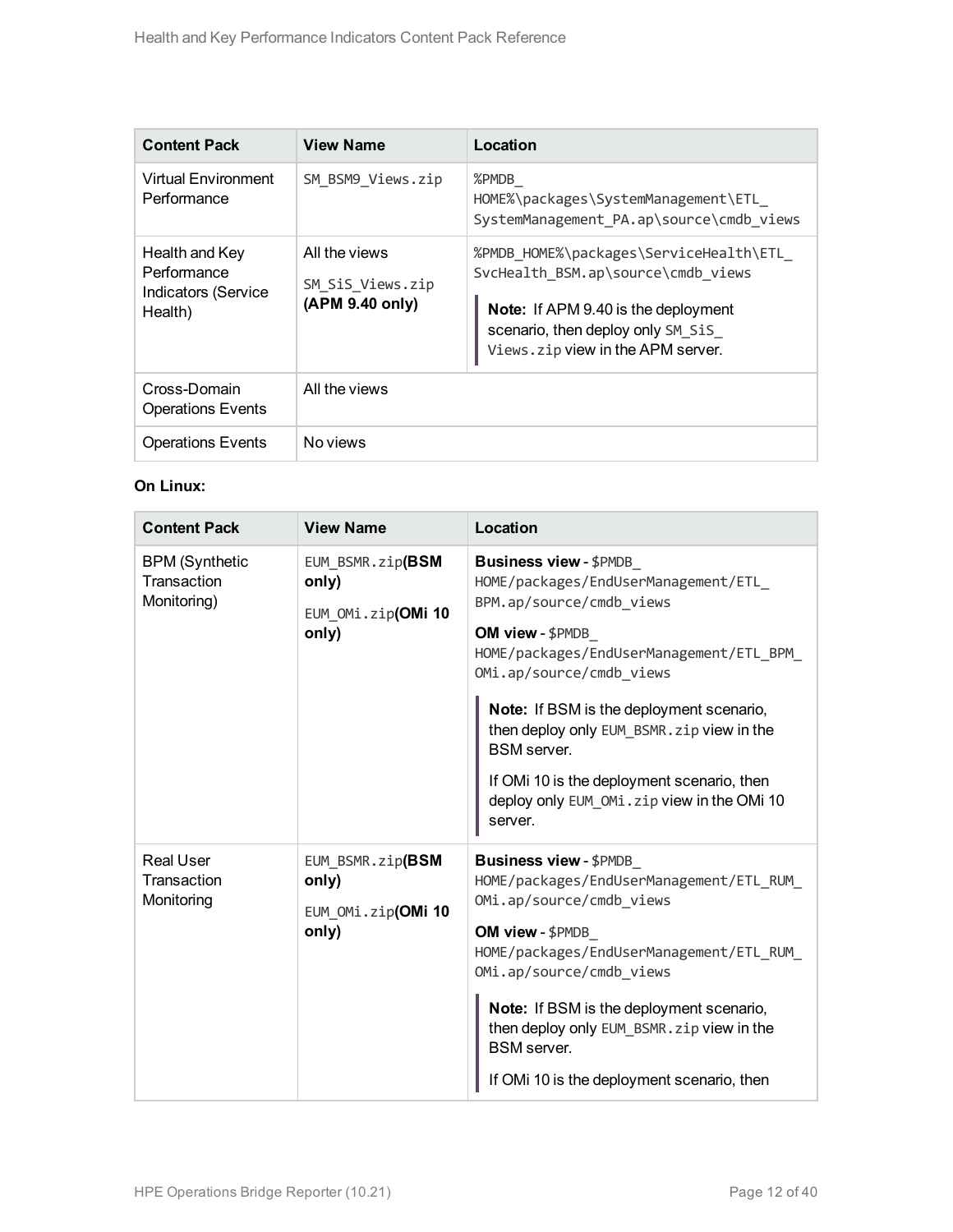| <b>Content Pack</b>                               | <b>View Name</b>                                                         | Location                                                                                                                                                                                                                                                             |
|---------------------------------------------------|--------------------------------------------------------------------------|----------------------------------------------------------------------------------------------------------------------------------------------------------------------------------------------------------------------------------------------------------------------|
|                                                   |                                                                          | deploy only EUM_OMi.zip view in the OMi 10<br>server.                                                                                                                                                                                                                |
| <b>Network</b>                                    | SHR_Network_<br>Views.zip                                                | \$PMDB_HOME/packages/Network/ETL_Network_<br>NPS92_RTSM.ap/source/cmdb_views                                                                                                                                                                                         |
| System Management                                 | SM_BSM9_Views.zip                                                        | \$PMDB<br>HOME/packages/SystemManagement/ETL<br>SystemManagement_PA.ap/source/cmdb_views                                                                                                                                                                             |
| Oracle                                            | SHR_DBOracle_<br>Views.zip<br>SHR_DBOracle_OM.zip                        | \$PMDB_HOME/Packages/DatabaseOracle/ETL_<br>DBOracle_DBSPI.ap/source/cmdb_views                                                                                                                                                                                      |
| Oracle WebLogic<br>Server                         | J2EEApplication.zip<br>J2EEApplication_<br>OM.zip                        | For OM/SPI: \$PMDB<br>HOME/packages/ApplicationServer/ETL<br>AppSrvrWLS WLSSPI.ap/source/cmdb views<br>For OMi/MP: \$PMDB<br>HOME/packages/ApplicationServer/ETL<br>AppSrvrWLS_WLSMP.ap/source/cmdb_views                                                            |
| <b>IBM WebSphere</b><br><b>Application Server</b> | J2EEApplication.zip<br>J2EEApplication_<br>OM.zip                        | For OM/SPI: \$PMDB_HOME/<br>packages/ApplicationServer/ETL<br>AppSrvrWBS_WBSSPI.ap/source/cmdb_views<br>For OMi/MP: \$PMDB<br>HOME/packages/ApplicationServer/ETL<br>AppSrvrWBS_WBSMP.ap/source/cmdb_views                                                           |
| Microsoft SQL Server                              | SHR_DBMSSQL_<br>Views.zip<br>SHR_DBMSSQL_OM.zip                          | \$PMDB_HOME/packages/DatabaseMSSQL/ETL_<br>DBMSSQL_DBSPI.ap/source/cmdb_views                                                                                                                                                                                        |
| Microsoft Exchange<br>Server                      | SHR_Exchange_<br>Business_View.zip<br>SHR Exchange OM.zip                | \$PMDB_HOME/packages/ExchangeServer/ETL_<br>Exchange_Server2007.ap/source/cmdb_views<br>\$PMDB_HOME/packages/ExchangeServer/ETL_<br>Exchange_Server2010.ap/source/cmdb_views<br>\$PMDB_HOME/packages/ExchangeServer/ETL_<br>Exchange_Server2013.ap/source/cmdb_views |
| <b>Microsoft Active</b><br>Directory              | SHR_AD_Business_<br>View.zip<br><b>SHR</b><br>ActiveDirectory_<br>OM.zip | \$PMDB_HOME/packages/ActiveDirectory/ETL_<br>AD_ADSPI.ap/source/cmdb_views                                                                                                                                                                                           |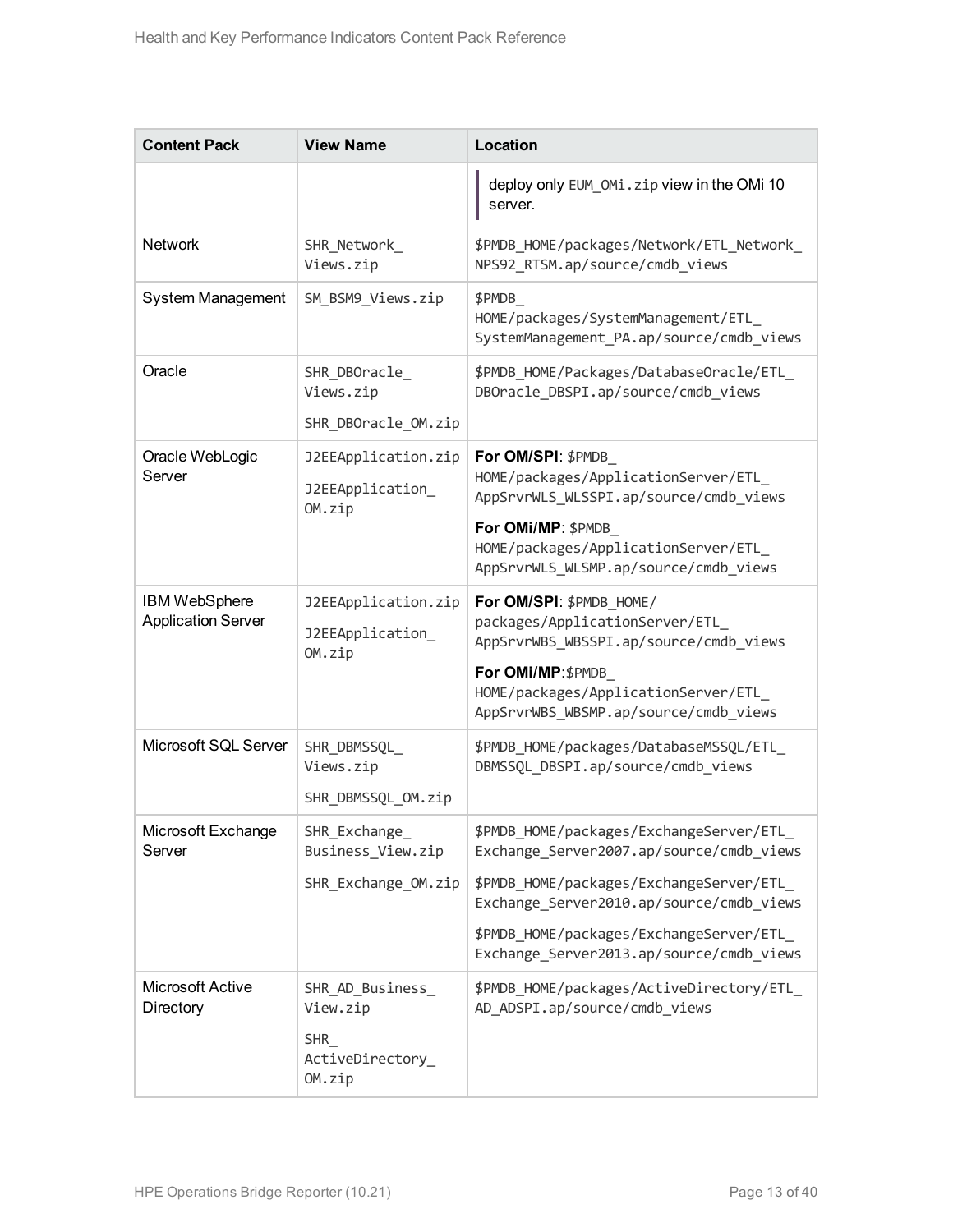| <b>Content Pack</b>                                                    | <b>View Name</b>                                     | Location                                                                                                                                                                                             |
|------------------------------------------------------------------------|------------------------------------------------------|------------------------------------------------------------------------------------------------------------------------------------------------------------------------------------------------------|
| Virtual Environment<br>Performance                                     | SM BSM9 Views.zip                                    | \$PMDB<br>HOME/packages/SystemManagement/ETL<br>SystemManagement_PA.ap/source/cmdb_views                                                                                                             |
| Health and Key<br>Performance<br><b>Indicators (Service</b><br>Health) | All the views<br>SM SiS Views.zip<br>(APM 9.40 only) | \$PMDB HOME/packages/ServiceHealth/ETL<br>SvcHealth BSM.ap/source/cmdb views<br><b>Note:</b> If APM 9.40 is the deployment<br>scenario, then deploy only SM SiS<br>Views.zip view in the APM server. |
| Cross-Domain<br><b>Operations Events</b>                               | All the views                                        |                                                                                                                                                                                                      |
| <b>Operations Events</b>                                               | No views                                             |                                                                                                                                                                                                      |

### <span id="page-13-0"></span>BSM Server

To deploy the topology model views for the Health and Key Performance Indicators Content Pack in the BSM server, follow these steps:

1. In the web browser, type the following URL:

```
http://<BSM system FQDN>/bsm
```
where, <BSM system FQDN> is the FQDN of the BSM server.

**Note:** You can launch the BSM server from a system where OBR is installed or any other local system. If you are launching from local system, ensure that you browse to the location mentioned in List of Content Pack and [Topology](#page-9-1) Views to Deploy and copy the required views to your local system.

The Business Service Management Login page appears.

- 2. Type the login name and password and click **Log In**. The Business Service Management Site Map appears.
- 3. Click **Administration > RTSM Administration**. The RTSM Administration page appears.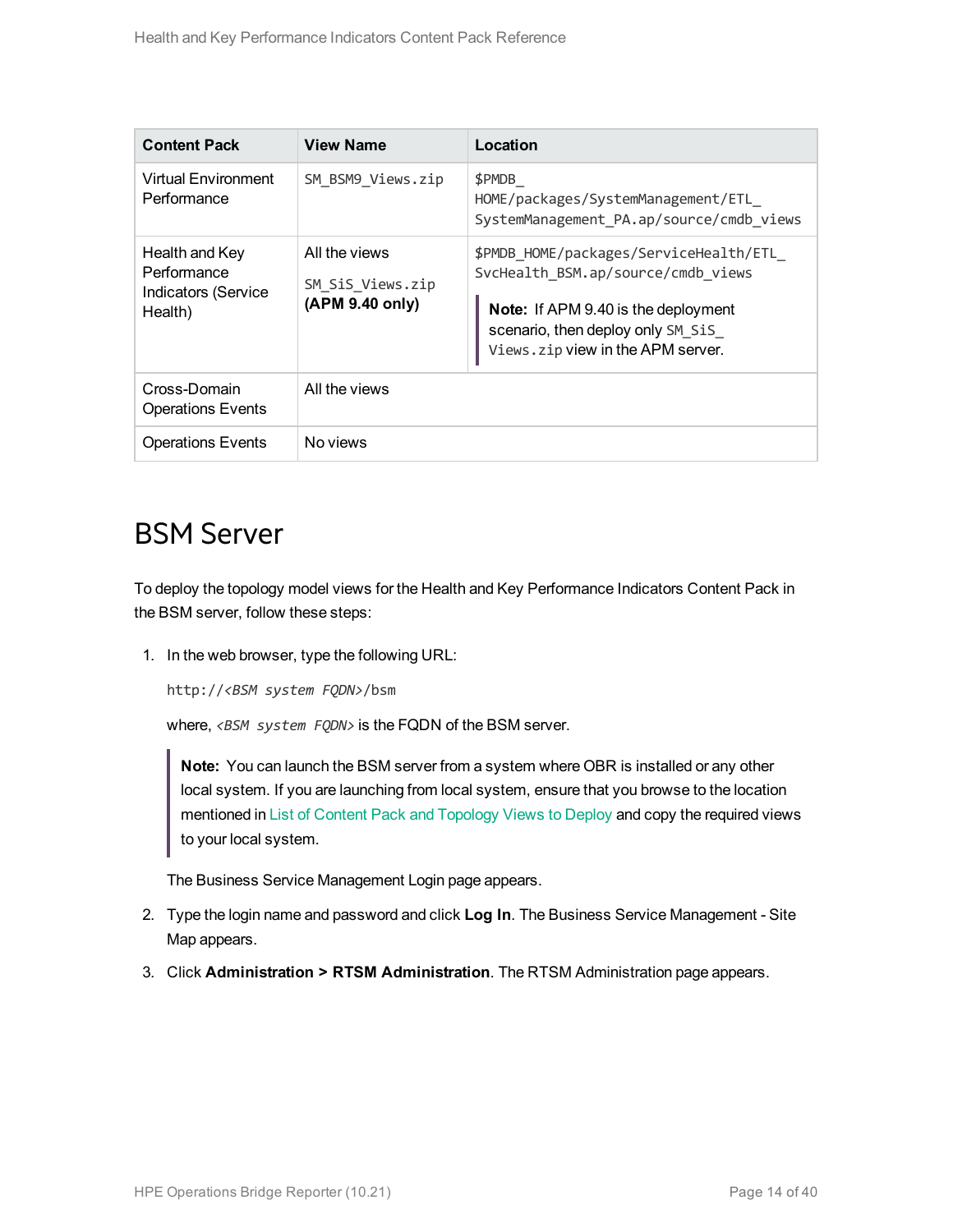

4. Click **Administration > Package Manager**. The Package Manager page appears.



5. Click the **Deploy Packages to Server (from local disk)** icon. The **Deploy Package to Server** dialog box appears.



6. Click the **Add** icon.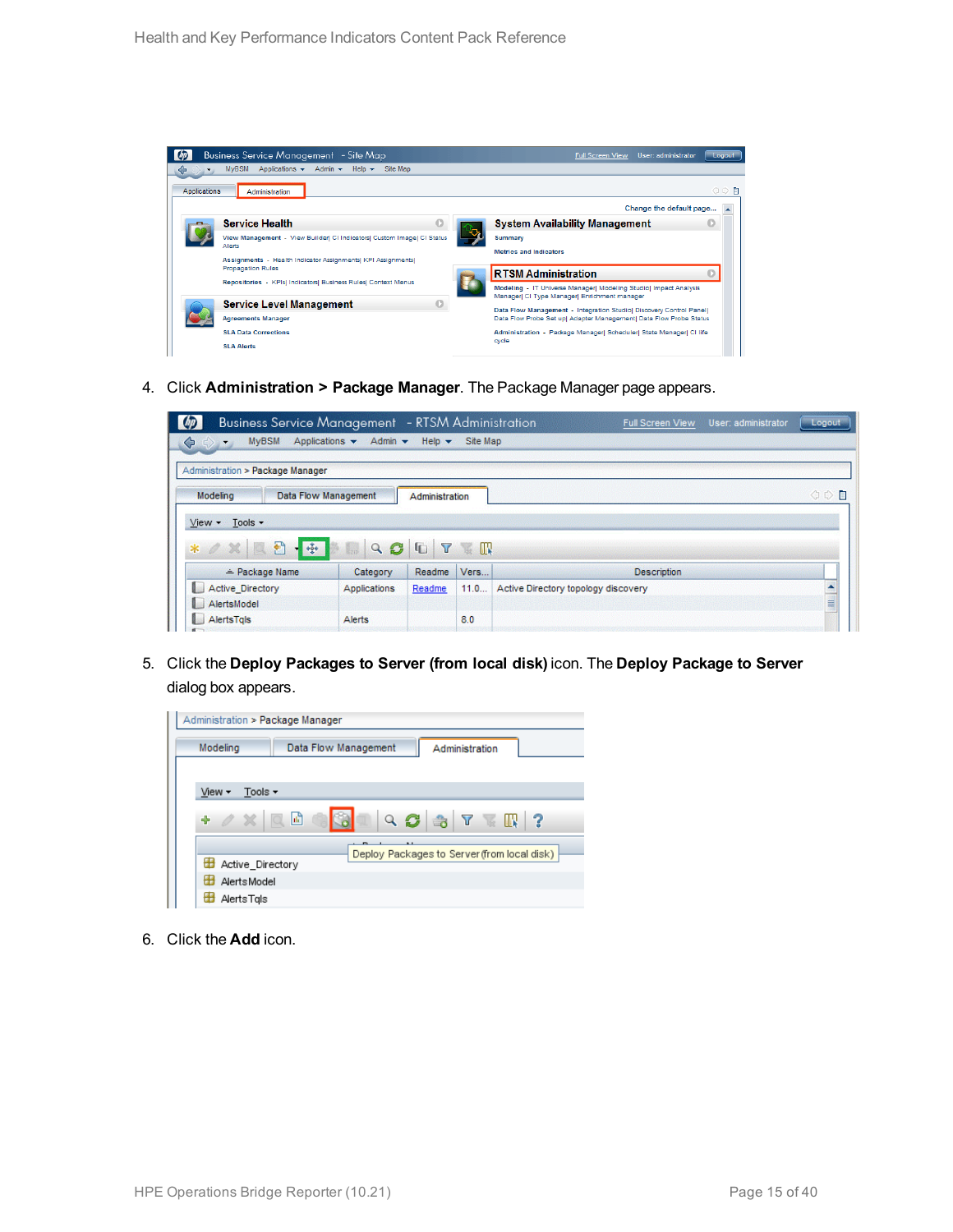| Deploy Packages to Server                   |  |
|---------------------------------------------|--|
| Choose the package zip files to be deployed |  |
| Package(zip)                                |  |
|                                             |  |

The **Deploy Package to Server (from local disk)** dialog box appears.

7. Browse to the location of the Content Pack zip files, select the required files, and then click **Open**.

You can view and select the TQL and ODB views that you want to deploy under **Select the resources you want to deploy** in the **Deploy Package to Server (from local disk)** dialog box. Ensure that all the files are selected.

8. Click **Deploy** to deploy the Content Pack views.

<span id="page-15-0"></span>You have successfully deployed the Content Packs views based on the type of deployment scenario selected for OBR.

### OMi 10 Server

To deploy the topology model views for the Health and Key Performance Indicators Content Pack in the OMi 10 server, follow these steps:

1. In the web browser, type the following URL:

http://*<OMi system FQDN>*/omi

where, *<OMi system FQDN>* is the FQDN of the OMi server.

**Note:** You can launch the OMi server from a system where OBR is installed or any other local system. If you are launching from local system, ensure that you browse to the location mentioned in List of Content Pack and [Topology](#page-9-1) Views to Deploy and copy the required views to your local system.

The Operations Manager i Login page appears.

- 2. Type the login name and password and click **Log In**. The Operations Manager i Workspace page appears.
- 3. Click **Administration > RTSM Administration > Package Manager**.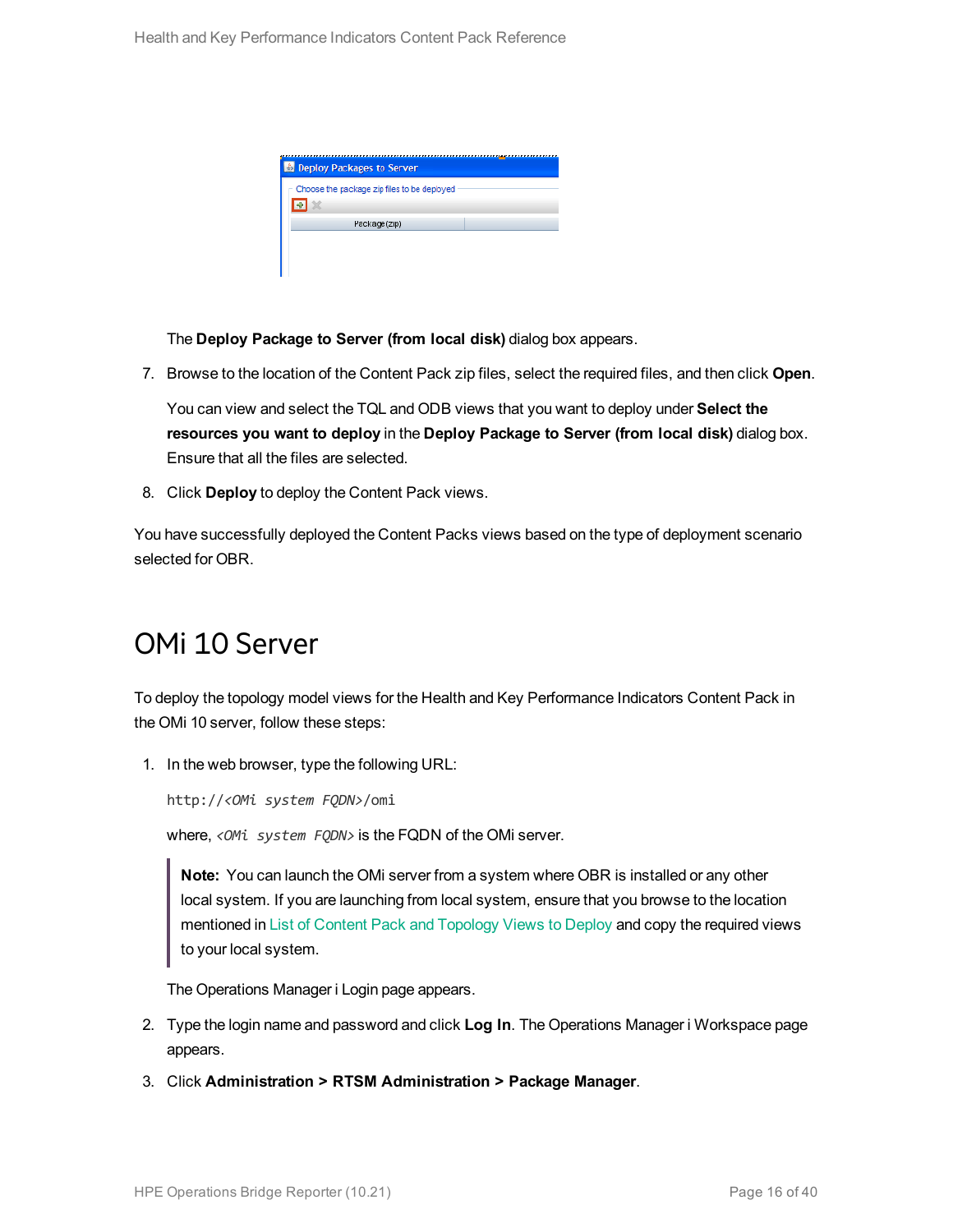| <b>Operations Manager i</b><br>Workspaces $\smile$ | Administration $\sim$                         | Q search for menu items                                       | $\Delta$ admin $\sim$<br>$\bullet$ |
|----------------------------------------------------|-----------------------------------------------|---------------------------------------------------------------|------------------------------------|
| Workspaces > My Workspace                          |                                               |                                                               | 間間                                 |
| 360° View x                                        | ť9<br>> Event Processing                      |                                                               |                                    |
| Hierarchy                                          |                                               |                                                               |                                    |
| EUM_BSMR<br>Þ<br>Y<br>[Select a Filter]<br>×<br>Ŵ  | 6<br>> Service Health                         |                                                               |                                    |
| Name                                               | $\sim$ RTSM Administration                    |                                                               |                                    |
| E EUM_BSMR                                         | <b>Modeling</b><br><b>IT Universe Manager</b> | <b>Data Flow Management</b><br><b>Reconciliation Priority</b> |                                    |
| $\boxed{6}$ 1                                      | <b>Modeling Studio</b>                        | <b>Integration Studio</b>                                     |                                    |
| 16.55.245.42                                       | <b>Impact Analysis Manager</b>                | <b>Discovery Control Panel</b>                                |                                    |
| $\bigotimes$ 16.59.1.1 - 16.59.50.255              | <b>CI Type Manager</b>                        | <b>Data Flow Probe Setup</b>                                  |                                    |
|                                                    | <b>Enrichment manager</b>                     | <b>Adapter Management</b>                                     |                                    |
| $\bigcirc$ 16.59.101.1 - 16.59.150.255             |                                               | <b>Data Flow Probe Status</b>                                 |                                    |
| $\bigcirc$ 16.59.151.1 - 16.59.255.1               | <b>Administration</b>                         |                                                               |                                    |
| $\bullet$ 16.59.42.70 - 16.59.42.70                | <b>Package Manager</b><br>Scheduler           | Package Manager                                               |                                    |
| $\bigcirc$ 16.59.51.1 - 16.59.100.255              | <b>State Manager</b>                          |                                                               |                                    |
| 16.59.67.149<br>▄                                  | <b>CI Life Cycle</b>                          |                                                               |                                    |
| $\left[ \bigcirc \right]$ 2                        |                                               |                                                               |                                    |
| $\bigcirc$ 4                                       | Ö<br>> Setup and Maintenance                  |                                                               |                                    |
| $\sigma$<br>Active                                 | > Users<br>22                                 |                                                               |                                    |

The Package Manager page appears.

4. Click the **Deploy Packages to Server (from local disk)** icon. The **Deploy Package to Server** dialog box appears.

| <b><i>OD</i></b> Operations Manager i                                   | Workspaces $\sim$ |        | Administration $\sim$ |          | Q search for menu items             | $\blacktriangle$ r admin $\blacktriangleright$ | $\bullet$ |
|-------------------------------------------------------------------------|-------------------|--------|-----------------------|----------|-------------------------------------|------------------------------------------------|-----------|
| Administration > RTSM Administration > Administration > Package Manager |                   |        |                       |          |                                     |                                                |           |
| View $\sqrt{ }$ Tools $\sqrt{ }$ Help $\sqrt{ }$                        |                   |        |                       |          |                                     |                                                |           |
|                                                                         |                   |        |                       |          |                                     |                                                |           |
| ≐ Package N Deploy packages to server (from local disk)                 |                   | Readme | Version               | Build Nu | <b>Description</b>                  |                                                |           |
| Active_Directory                                                        | Applications      | Readme | 13.0-1179             | 1179     | Active Directory topology discovery |                                                |           |
| AlertsModel                                                             |                   |        |                       |          |                                     |                                                |           |
| AlertsTqls                                                              | Alerts            |        | 8.0                   |          |                                     |                                                |           |

5. Click the **Add** icon.

L.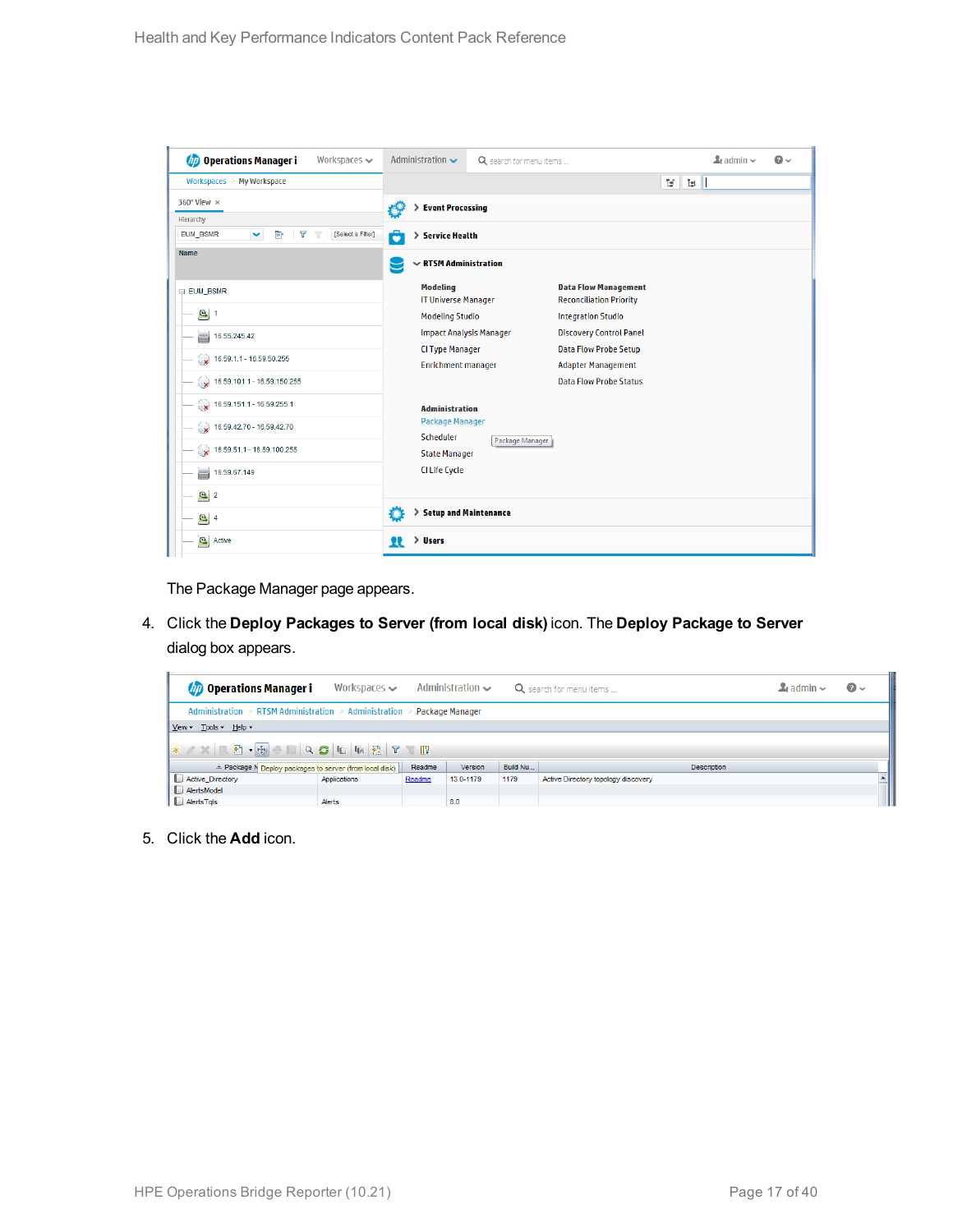| Deploy Packages to Server                   |        |        |
|---------------------------------------------|--------|--------|
| Choose the package zip files to be deployed |        |        |
| 壘<br>$\chi$                                 |        |        |
| Package(zip)<br>Add                         | Path   |        |
|                                             |        |        |
|                                             |        |        |
|                                             |        |        |
|                                             |        |        |
|                                             |        |        |
| Select the resources you want to deploy     |        |        |
| 名马路                                         |        |        |
|                                             |        |        |
|                                             |        |        |
|                                             |        |        |
|                                             |        |        |
|                                             |        |        |
|                                             |        |        |
|                                             |        |        |
|                                             | Deploy | Cancel |

The **Deploy Package to Server (from local disk)** dialog box appears.

6. Browse to the location of the Content Pack zip files, select the required files, and then click **Open**.

You can view and select the TQL and ODB views that you want to deploy under **Select the resources you want to deploy** in the **Deploy Package to Server (from local disk)** dialog box. Ensure that all the files are selected.

7. Click **Deploy** to deploy the Content Pack views.

You have successfully deployed the Content Packs views based on the type of deployment scenario selected for OBR.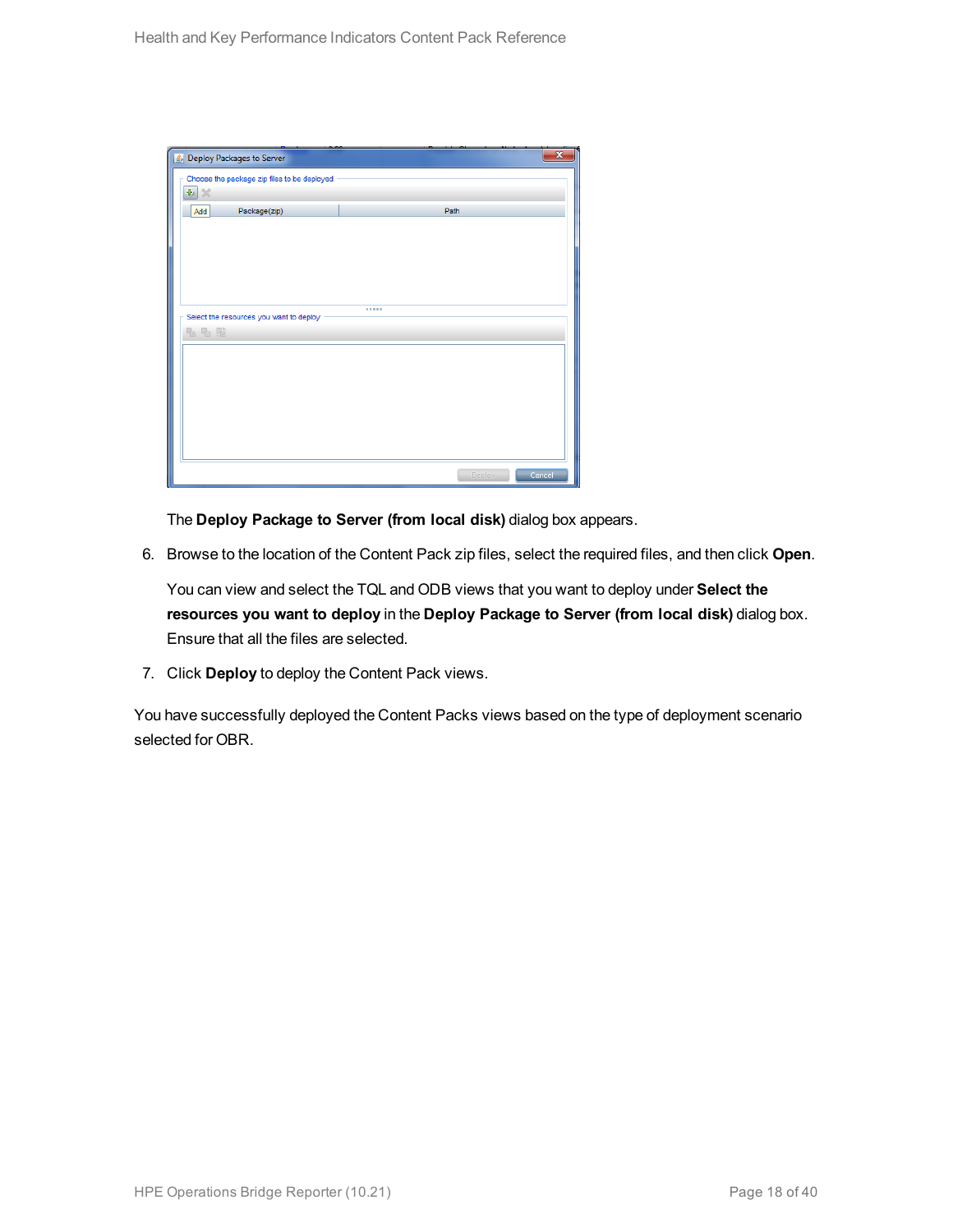### <span id="page-18-0"></span>Install the Content Pack

<span id="page-18-1"></span>Before you begin to install the Content Packs, check the availability and integrity of the data sources.

### Check Availability and Integrity of Data Sources

OBR has Data Source Readiness Check tool that enables you to check the availability and integrity of RTSM and PA data sources before installing Content Packs. The tool is available on Windows and Linux operating systems. You can check the data source readiness using the property file or by database.

#### **Check Data Source Related to RTSM**

To check the availability and integrity of data source related to RTSM, follow these steps:

- 1. Log on to the OBR system.
- 2. Before you check the data source readiness, ensure the following:
	- a. The **dscheck** folder is available in PMDB\_HOME.
	- b. The dscheckRTSM.sh script is available in %PMDB\_HOME%\dscheck\bin (**On Windows**) and \$PMDB\_HOME/dscheck/bin (**On Linux**).
	- c. Property file is created with the following entries:
		- ## RTSM DB connection properties
		- rtsm.hostname=<*hostname*>
		- rtsm.username=<*username*>
		- rtsm.password=<*password*>

rtsm.port=<*port*>

- 3. To check the data source readiness, run the following command in the command prompt:
	- a. cd {PMDB\_HOME}/dscheck/bin
	- b. Check the data source readiness using:
		- i. **Property file**:

```
dscheckRTSM.sh -propFile <File_Path>/<property_file>
```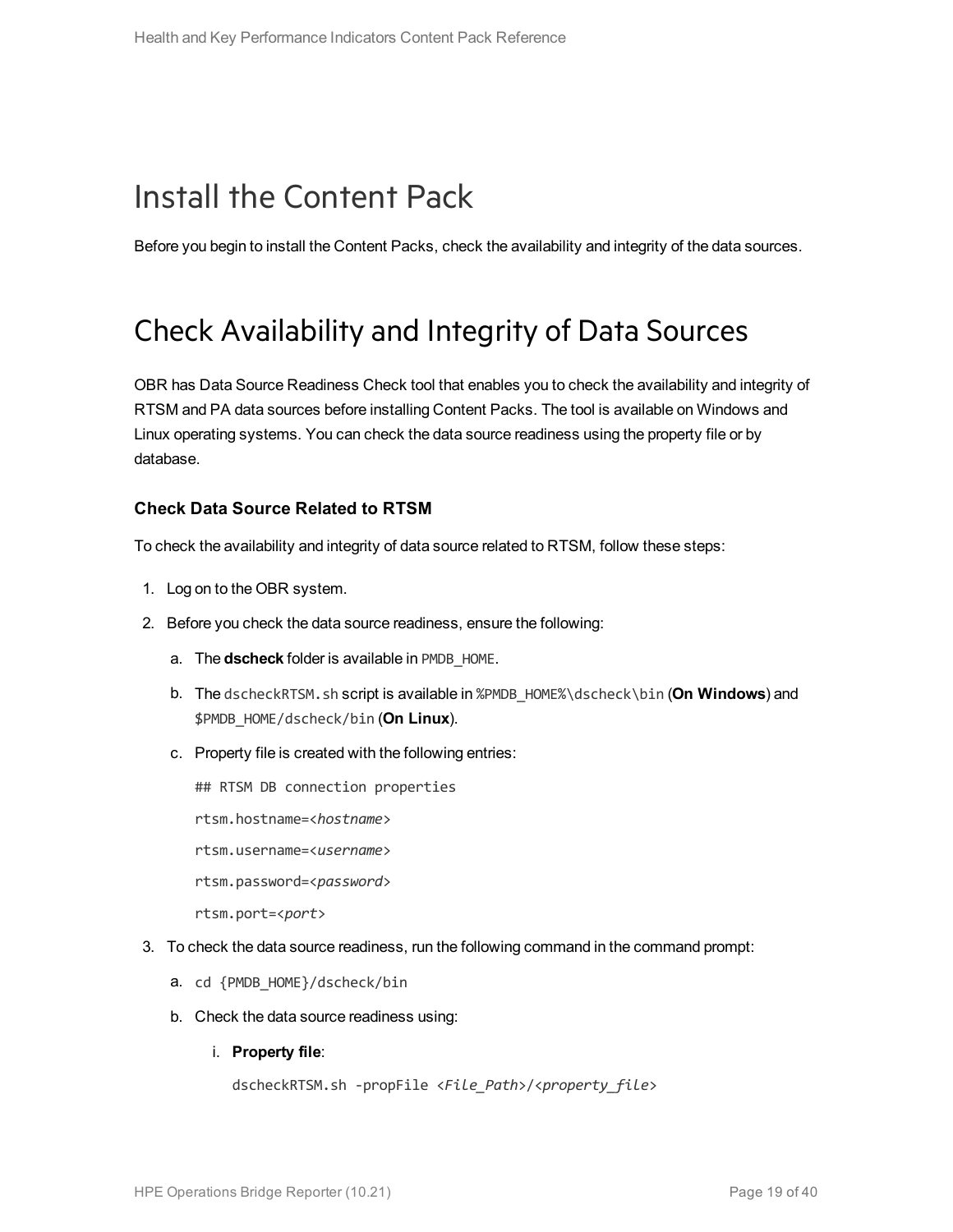where,  $\langle$ File Path> is the path where property file is created.

<*property\_file*> is the name of the RTSM property file. For example, rtsm.prp.

ii. **Database**:

./dscheckRTSM.sh

You can open the .html file created in **dscheck** folder to check the availability and integrity of the RTSM data source.

| <b>Status Summary</b>            |                                   |                            |                                    |                              |                                           |                                           |                                            |
|----------------------------------|-----------------------------------|----------------------------|------------------------------------|------------------------------|-------------------------------------------|-------------------------------------------|--------------------------------------------|
| <b>BSM/OMi</b><br><b>Version</b> | <b>Host Name</b>                  |                            | <b>Connection</b><br><b>Status</b> | <b>View</b><br><b>Status</b> | <b>Mandatory CI Type</b><br><b>Status</b> | <b>Mandatory CI<br/>Attributes Status</b> | <b>Number of</b><br><b>Duplicate Nodes</b> |
| Unknown                          | IWFVM02277.hpswlabs.adapps.hp.com |                            | Ø                                  | 0                            | 0                                         | Ø                                         | $\bullet$                                  |
|                                  |                                   |                            |                                    |                              |                                           |                                           |                                            |
|                                  |                                   |                            |                                    |                              |                                           |                                           |                                            |
| <b>Select Views:</b>             |                                   |                            |                                    |                              |                                           |                                           |                                            |
| Not available in RTSM            |                                   | Missing Mandatory CI Types |                                    |                              | Missing Mandatory CI Attributes           |                                           |                                            |
|                                  |                                   |                            |                                    |                              |                                           |                                           |                                            |
| <b>View Summary</b>              |                                   |                            |                                    |                              |                                           |                                           |                                            |
|                                  |                                   |                            |                                    |                              |                                           |                                           |                                            |
| <b>View Name</b>                 |                                   | <b>Available in</b>        | <b>Mandatory CI</b>                |                              | <b>Mandatory CI</b>                       |                                           |                                            |
|                                  |                                   | RTSM?                      | <b>Types Missing</b>               |                              | <b>Attributes</b><br><b>Missing</b>       |                                           |                                            |
| SM PA                            |                                   | Yes.                       |                                    |                              |                                           |                                           |                                            |
| SM SiS BusinessView              |                                   | Yes:                       |                                    |                              | $\blacktriangleleft$                      |                                           |                                            |
| Exchange Site View               |                                   | Yes.                       |                                    |                              |                                           |                                           |                                            |
| J2EE_Deployment                  |                                   | Yes:                       |                                    |                              |                                           |                                           |                                            |
| SM_HyperV_BusinessView           |                                   | Yes                        |                                    |                              | 3 <sup>1</sup>                            |                                           |                                            |
| SM_SiS_Server                    |                                   | Yes:                       |                                    |                              |                                           |                                           |                                            |
| SM Sol Zones                     |                                   | Yes.                       |                                    |                              |                                           |                                           |                                            |
| <b>ORA</b> Deployment            |                                   | Yes:                       |                                    |                              |                                           |                                           |                                            |
| MSSQL_BusinessView               |                                   | Yes.                       |                                    |                              |                                           |                                           |                                            |
| ORA BusinessView                 |                                   | Yes:                       |                                    |                              |                                           |                                           |                                            |
| SM_Sol_Zones_BusinessView        |                                   | Yes.                       |                                    |                              | 12 <sub>1</sub>                           |                                           |                                            |
| <b>SHR_Network</b>               |                                   | <b>Yes</b>                 |                                    |                              |                                           |                                           |                                            |
| <b>SM_LPAR</b>                   |                                   | Yes:                       |                                    |                              |                                           |                                           |                                            |
| SM SiS                           |                                   | Yes:                       |                                    |                              |                                           |                                           |                                            |

The file displays the following information:

- i. Server status
- ii. Configuration details
- iii. Views available in RTSM
- iv. Mandatory CI types missing in the view
- v. Mandatory CI attributes missing with the CI type

#### **Check Data Source Related to PA**

To check the availability and integrity of data source related to PA, follow these steps:

- 1. Log on to the OBR system.
- 2. Before you check the data source readiness, ensure the following:
	- a. The **dscheck** folder is available in PMDB\_HOME.
	- b. The dscheckPA.sh script is available in %PMDB\_HOME%\dscheck\bin (**On Windows**) and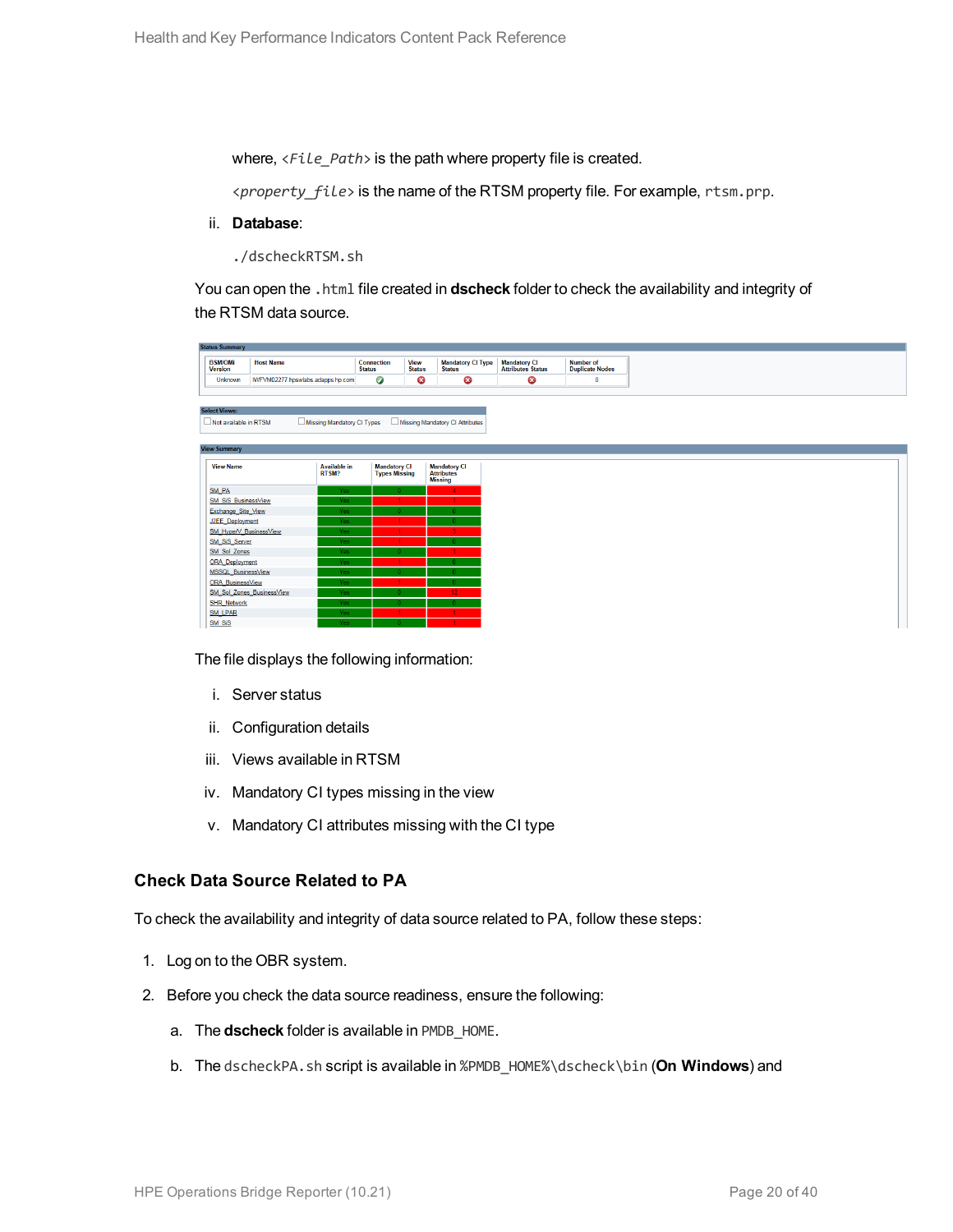\$PMDB\_HOME/dscheck/bin (**On Linux**).

- c. Property file with the entries of PA nodes is created.
- 3. To check the data source readiness, run the following command in the command prompt:
	- a. cd {PMDB\_HOME}/dscheck/bin
	- b. Check the data source readiness using:
		- i. **Property file**:

dscheckPA.sh -propFile <*File\_Path*>/<*property\_file*>

where,  $\langle$ File\_Path> is the path where property files is created.

<*property\_file*> is the name of the PA property file. For example, pa.prp.

- ii. **Database**:
	- ./dscheckPA.sh

You can open the .html file created in **dscheck** folder to check the availability and integrity of the PA data source.

| <b>Node Status Summary</b> |                           |             |                       |             |                             |                                 |                      |               |                        |  |
|----------------------------|---------------------------|-------------|-----------------------|-------------|-----------------------------|---------------------------------|----------------------|---------------|------------------------|--|
| <b>Total</b>               | <b>Not Reachable</b>      |             | <b>Policy Missing</b> |             |                             | Data not logged for last 2 days |                      |               | <b>DSi/CODA Status</b> |  |
| ┚                          | $\mathbf 0$               |             |                       | ┚           |                             |                                 |                      |               |                        |  |
|                            |                           |             |                       |             |                             |                                 |                      |               |                        |  |
|                            |                           |             |                       |             |                             |                                 |                      |               |                        |  |
| <b>Select any</b>          |                           |             |                       |             |                             |                                 |                      |               |                        |  |
| Node Name:                 |                           |             |                       |             | Domains: -- Select All -- V |                                 |                      |               |                        |  |
|                            |                           |             |                       |             |                             |                                 |                      |               |                        |  |
| <b>Node Status</b>         |                           |             |                       |             |                             |                                 |                      |               |                        |  |
|                            |                           |             |                       |             |                             |                                 |                      |               |                        |  |
| <b>Node Name</b>           |                           | <b>ICMP</b> | <b>BBC</b>            | <b>CODA</b> | <b>Agent Version</b>        | <b>Last Log Time</b>            | Number               | <b>Domain</b> | <b>DSi/CODA</b>        |  |
|                            |                           | ping        | ping                  | ping        |                             |                                 | of<br><b>Missing</b> |               |                        |  |
|                            |                           |             |                       |             |                             |                                 | <b>Policies</b>      |               |                        |  |
|                            | IWFMVS017.HPSWLABS.HP.COM | $\bullet$   | ణ                     | $\bullet$   | 11.11.025                   | 09/28/15 13:38:00               | 1                    |               | 0                      |  |

The file displays the following information:

- i. Node status summary
- ii. Node status

### <span id="page-20-0"></span>Selecting the Content Pack Components

A typical Content Pack consists of three components - the Domain, Extraction Transformation Loading (ETL), and Application components.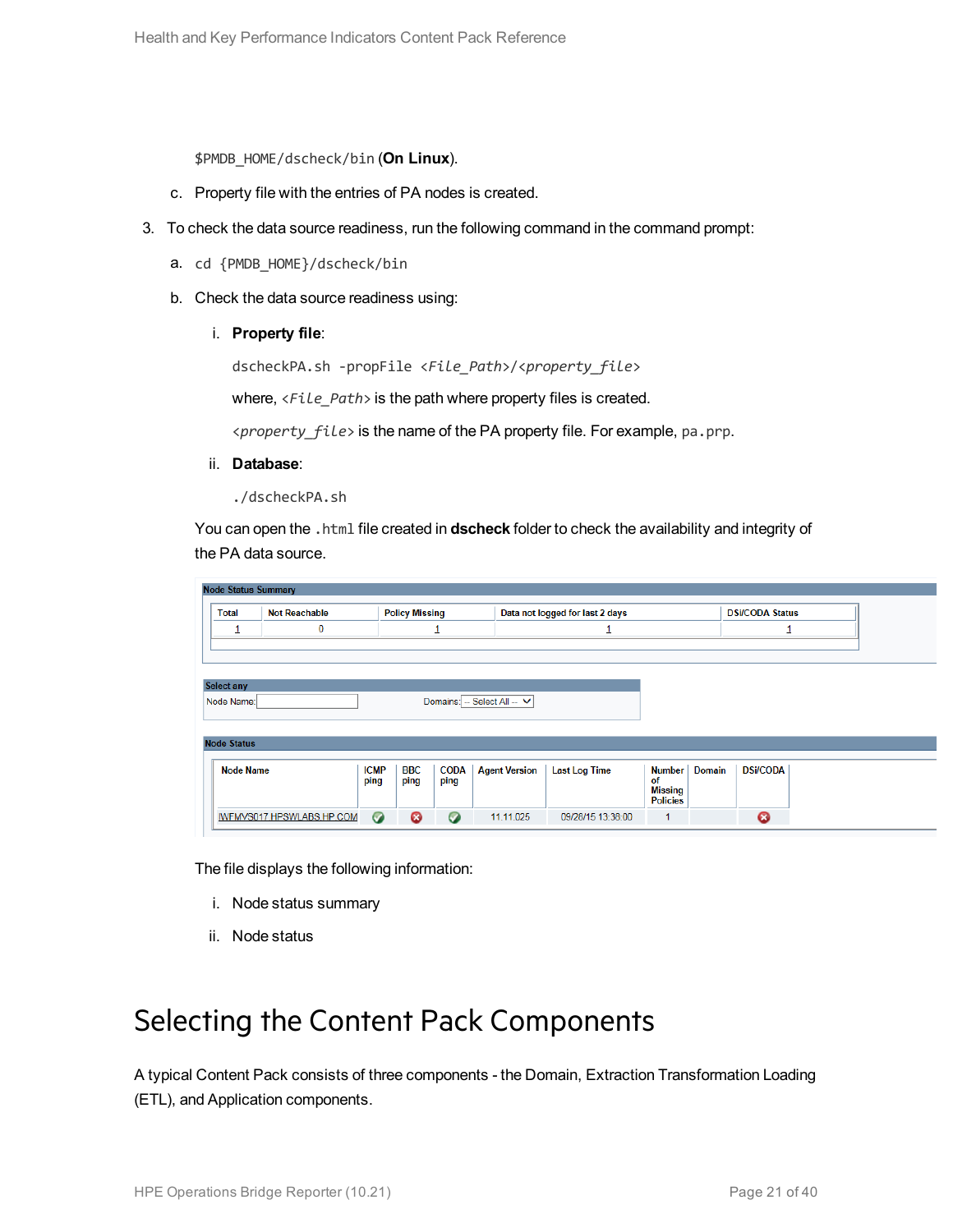

#### The following figure shows the typical data flow between the components of the Content Pack:

- **Domain component**: The Domain or Core Domain component defines the data model for a particular Content Pack. It contains the rules for generating the relational schema. It also contains the data processing rules, including a set of standard pre-aggregation rules, for processing data into the database. The Domain component can include the commonly-used dimensions and cubes, which can be leveraged by one or more Report Content Pack components. The Domain Content Pack component does not depend on the configured topology source or the data source from where you want to collect data.
- <sup>l</sup> **ETL (Extract, Transform, and Load) component**: The ETL Content Pack component defines the collection policies and the transformation, reconciliation, and staging rules. It also provides the data processing rules that define the order of execution of the data processing steps.

A single data source app.lication can have multiple ETL components. For example, you can have one ETL component for each virtualization technology supported in Performance Agent such as Oracle Solaris Zones, VMware, IBM LPAR, and Microsoft HyperV. The ETL component can be dependent on one or more Domain components. In addition, you can have multiple ETL components feeding data into the same Domain component.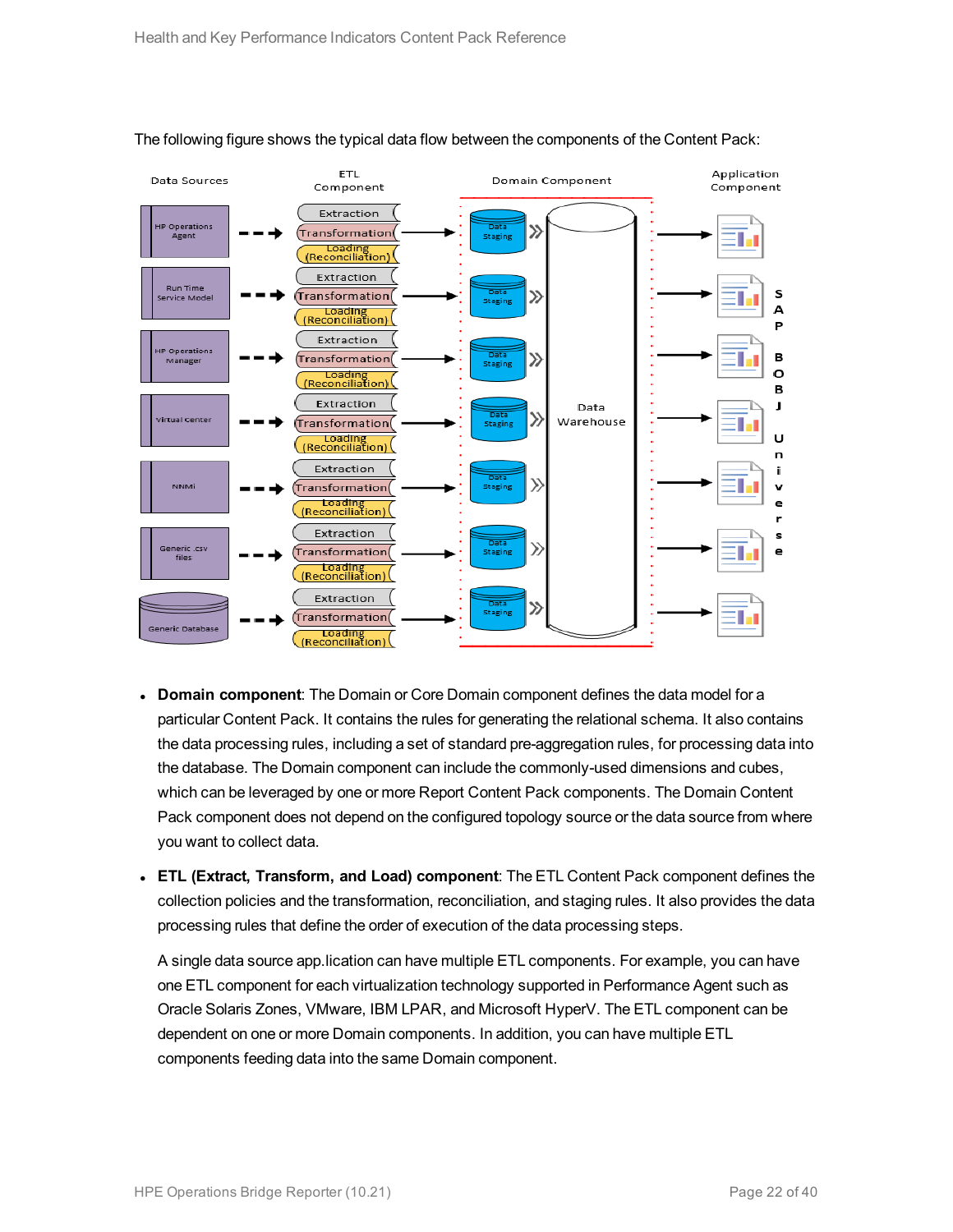The ETL Content Pack component is data source dependent. Therefore, for a particular domain, each data source application has a separate ETL Content Pack component. For example, if you want to collect system performance data from the Operations Agent, you must install the SysPerf\_ETL\_PerformanceAgentcomponent. If you want to collect system performance data from SiteScope, you must install either SysPerf\_ETL\_SiS\_API(sourcing data logged in API) or SysPerf\_ETL\_SiS\_DB (sourcing data logged in BSM Profile database).

**• Application component**: The Application Content Pack component defines the applicationspecific aggregation rules, business views, SAP BOBJ universes, and the reports for a particular domain. Report components can be dependent on one or more Domain components. This component also provides the flexibility to extend the data model that is defined in one or more Domain components.

The list of Content Pack components that you can install depends on the topology source that you configured during the post-install configuration phase of the installation. Once the topology source is configured, the Content Pack Deployment page filters the list of Content Pack components to display only those components that can be installed in the supported deployment scenario. For example, if RTSM is the configured topology source, the Content Pack Deployment page only displays those components that can be installed in the SaOB and APM deployment scenarios.

### <span id="page-22-0"></span>Install the Content Pack

To install the required Health and Key Performance Indicators Content Pack, follow these steps:

1. Launch the Administration Console in a web browser using the following URL:

http://*<OBR\_Server\_FQDN>*:21411

2. In the Administration Console, click **Content Pack Deployment**. The Content Pack Deployment page is displayed.

The Content Pack Deployment page is displayed.

To install this content pack and to generate reports on data from BSM or OMi, make the following selections:

- <sup>o</sup> HIKPI\_ETL\_ServiceHealth (RTSM topology)
- <sup>o</sup> HIKPI\_ETL\_ServiceHealth\_OMi10 (OMi topology)
- <sup>o</sup> HIKPI\_Domain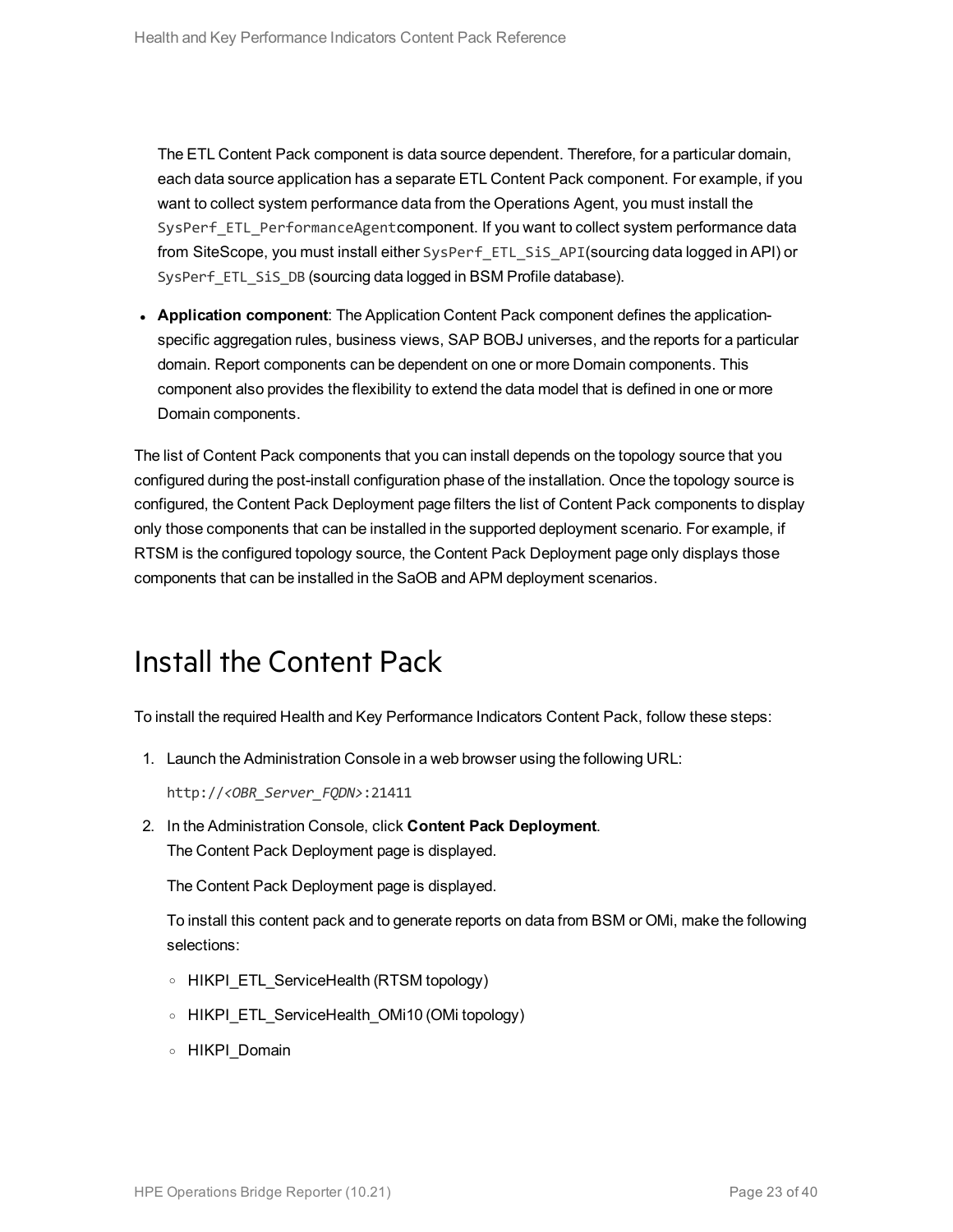<sup>o</sup> HIKPI\_Reports\_ServiceHealth

**Note:** The Content Pack components for RTSM and OMi topology source are mutually exclusive. Ensure that only one of them is selected.

**Tip:** Install the following dependent content packs (and their components) along with this content pack for it to function:

<sup>o</sup> Core

• Core Domain

**Note:** The dependent domain content pack get selected automatically, you have to select only the ETLs based on the topology source.

3. Click **Install / Upgrade** to install the Content Packs.

An Installation Started status appears in the **Status** column for Content Pack that is currently being installed. The Content Pack Deployment page automatically refreshes itself to display the updated status. Once the installation completes, an Installation Successful status appears. If the installation fails, an Installation Failed status appears.

**Note:** The timer service will be stopped automatically during install/uninstall/upgrade operation and will be started once operation is complete.

4. Click icon in the **Status** column for more information about the installation process. The Content Pack Component Status History window is displayed. It displays the details of the current and historical status of that Content Pack component's installation.

**Note:** During install/uninstall process, Content Pack Deployment page does not allow you to interrupt the process. Instead, you must wait till the current process is complete before you can perform any other operations on the Deployment Manager page.

### <span id="page-23-0"></span>Uninstalling the Content Pack Components

To uninstall the Content Packs, follow these steps: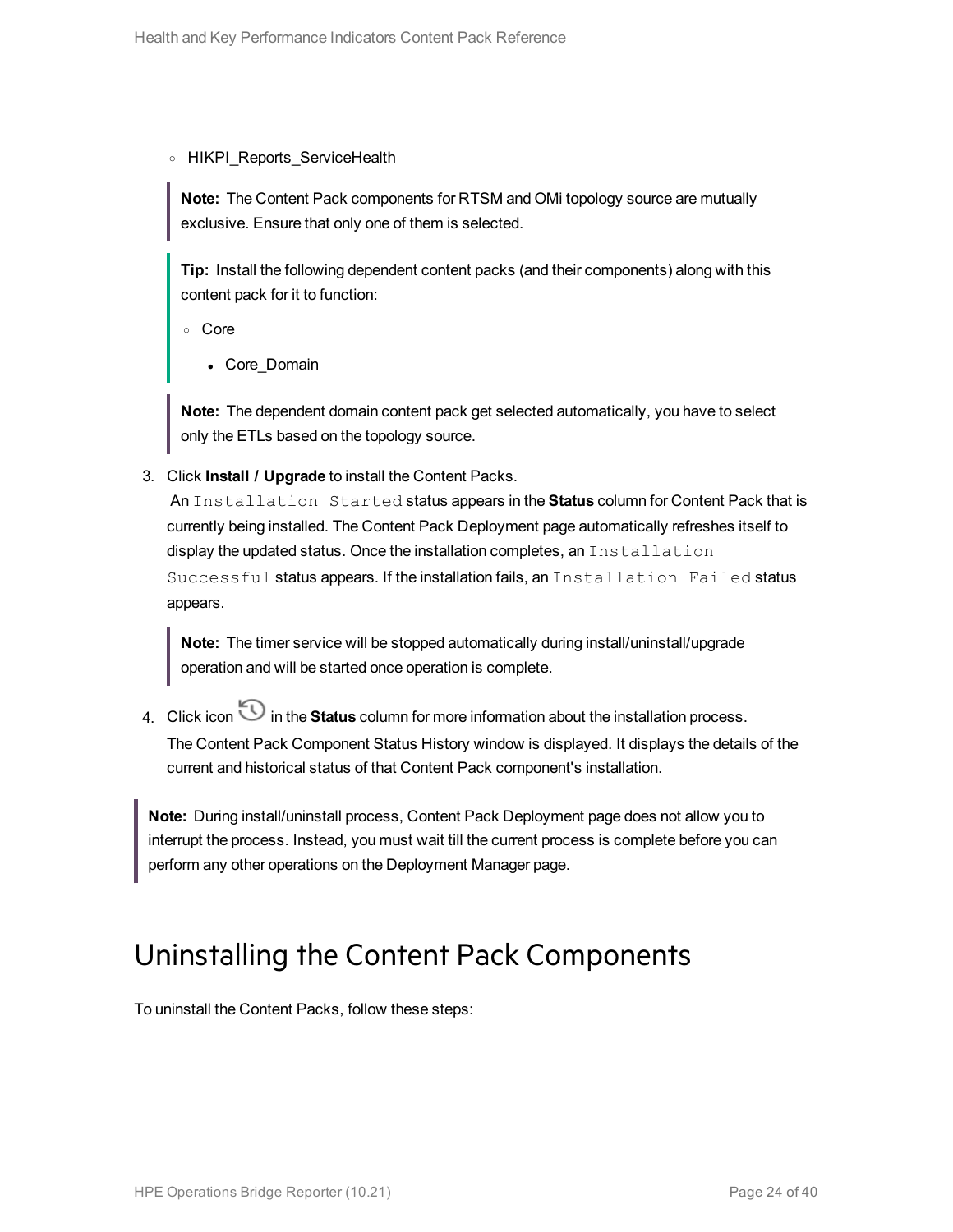- 1. Launch the Administration Console in a web browser:
	- a. Launch the following URL:

https://*<OBR\_Server\_FQDN>*:21412/

b. Type **administrator** in the **Login Name** field and password in the **Password** field. Click **Log In** to continue. The Administration Console page appears.

**Note:** If you use any other user account to access the Administration Console, make sure that the user account has administrator privileges.

2. On the left pane, click **Content Pack Deployment**. The **Content Pack Deployment** page appears.

The **Content Pack Deployment** displays the Content Pack components that are installed in the supported deployment scenario. For the list of [Content](#page-9-1) Pack, see, "List of Content Pack and [Topology](#page-9-1) Views to Deploy" on page 10.

3. Click  $\times$  icon for the required Content Pack to be uninstalled. A summary message is displayed.

**Note:** At a time, only one Content Pack and its dependent Content Packs are uninstalled.

4. Click **OK** to uninstall the Content Pack. The uninstall status is displayed in the **Status** column.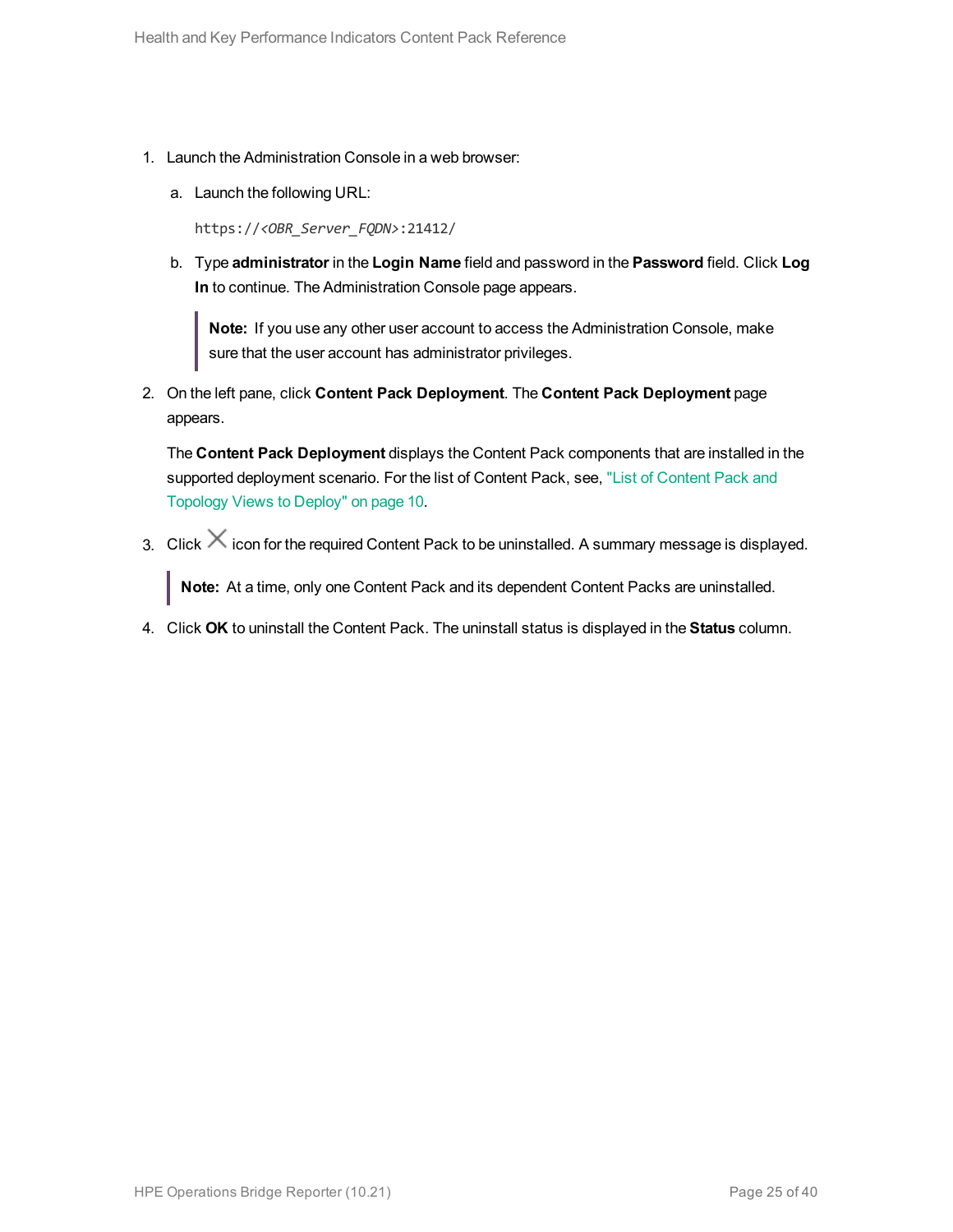## <span id="page-25-0"></span>Data Source Collection Configuration

After installing Health and Key Performance Indicators Content Pack, you must configure OBR to collect required data from various data collectors. The data collectors work internally within the OBR infrastructure to collect the data. Therefore, you cannot directly interface with these collectors. Instead, you can specify the data sources from where the collectors can collect the data through the Administration Console.

## <span id="page-25-1"></span>Configuring the Management and Profile Database Data Source

You can configure OBR to collect data from the following Business Service Management data repositories:

- **Management database**: The Management database stores system-wide and management-related metadata for the Business Service Management environment.
- **Profile database**: The Profile database stores raw and aggregated measurement data obtained from the Business Service Management data collectors. The Profile database also stores measurements collected through OM, OMi, BPM, RUM, and Service Health.

In your BSM deployment, you might have to set up multiple Profile databases for scaling because one database might not be enough to store all the data. You may also require multiple Profile database to store critical and non-critical data. The information on different Profile databases deployed in your environment is stored in the Management database.

To configure the multiple Profile database connections, you also need to configure the Management database on the BSM/APM/OMi page.

To configure a new Management Database, follow these steps:

1. In the **Administration Console**, click **Data Source Configuration > BSM/APM/OMi > Management Database**.

**Note:** To discover Profile or Operations database in OBR system, you must copy the seed.properties and encryption.properties files from HP BSM/OMi server to OBR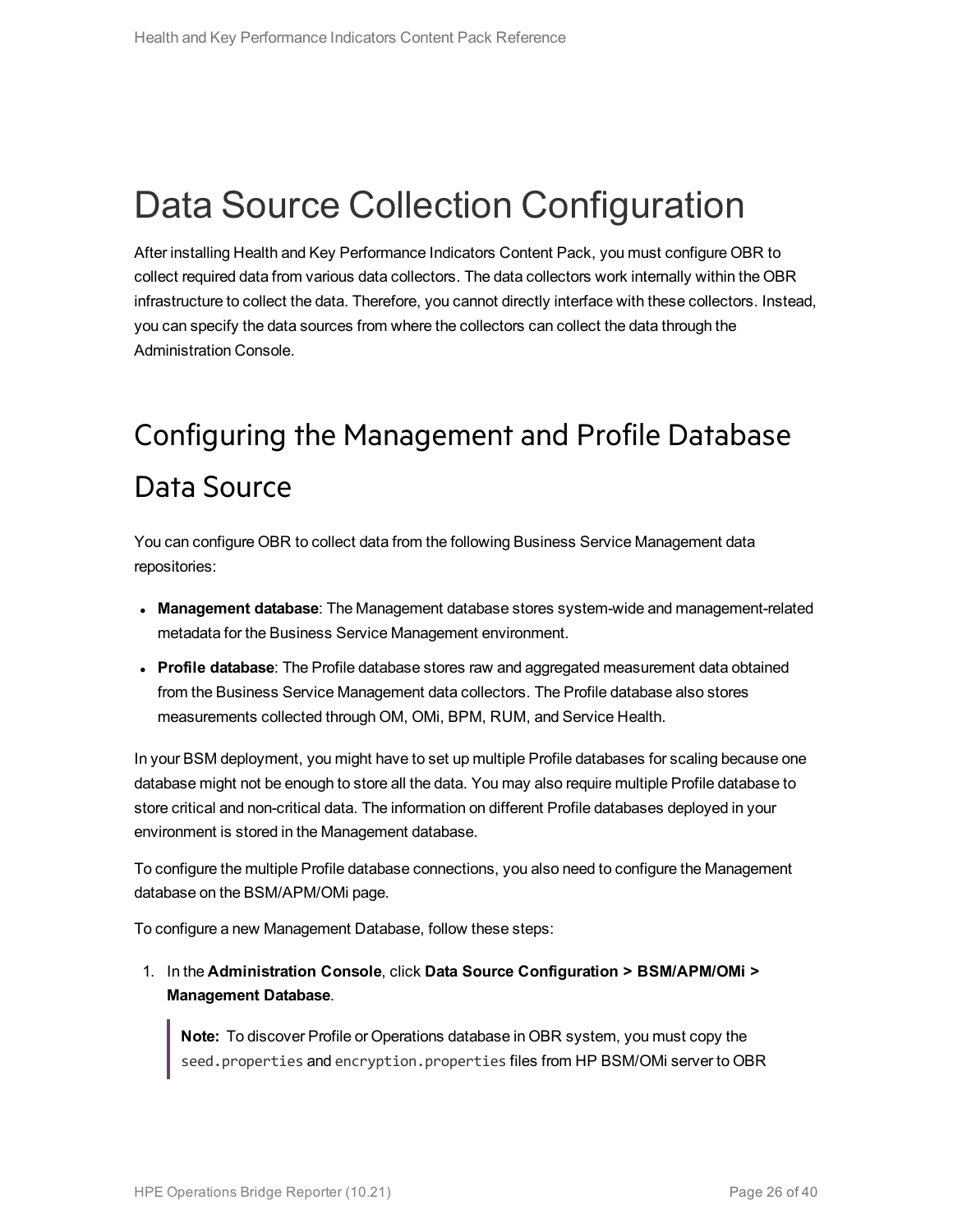system. For more information, see Discover Profile or [Operations](#page-30-0) Database.

- 2. Click **Create New**. The **Connection Parameters** dialog box appears.
- 3. Based on the topology source, select **Data Source** as **BSM** or **OMi**.
- 4. Type the following values in the **Connection Parameters** dialog box:

| <b>Field</b>                  | <b>Description</b>                                                                                                                                                                                                                                                                                |
|-------------------------------|---------------------------------------------------------------------------------------------------------------------------------------------------------------------------------------------------------------------------------------------------------------------------------------------------|
| Host name                     | IP address or FQDN of the Management Database server.                                                                                                                                                                                                                                             |
|                               | Not displayed when Database in Oracle RAC is selected.                                                                                                                                                                                                                                            |
| Port                          | Port number to query the Management Database server.                                                                                                                                                                                                                                              |
|                               | Not displayed when Database in Oracle RAC is selected.                                                                                                                                                                                                                                            |
| Database type                 | The type of database engine that is used to create the<br>Management Database. If you have selected the Data Source as<br>BSM then the database type can either be Oracle or MSSQL. If<br>you have selected the Data Source as OMi then the database<br>type can be Oracle, MSSQL, or PostgreSQL. |
| <b>Windows Authentication</b> | If you have selected MSSQL as the database type, you have the<br>option to enable Windows authentication for MSSQL, that is, the<br>user can use the same credentials to access SQL Server as that<br>of the Windows system hosting the database.                                                 |
| Database instance             | System Identifier (SID) of the Management Database instance.<br>Not displayed when Database in Oracle RAC is selected.<br>Note: For information about the database host name, port<br>number, and SID, contact your Business Service<br>Management administrator.                                 |
| Database name                 | Name of the database.                                                                                                                                                                                                                                                                             |
| Database in Oracle RAC        | This option appears only if you have selected Oracle as the<br>database type.                                                                                                                                                                                                                     |
| Service name                  | Name of the service. This option appears only if Database in<br><b>Oracle RAC</b> is selected.                                                                                                                                                                                                    |
| ORA file name                 | The ORA file (available at \${PMDB.HOME}/config folder) that<br>contains connection information to the Oracle Real Application<br>Cluster. This option appears only if Database in Oracle RAC is<br>selected.                                                                                     |
| User name                     | Name of the Management Database user, which was specified in                                                                                                                                                                                                                                      |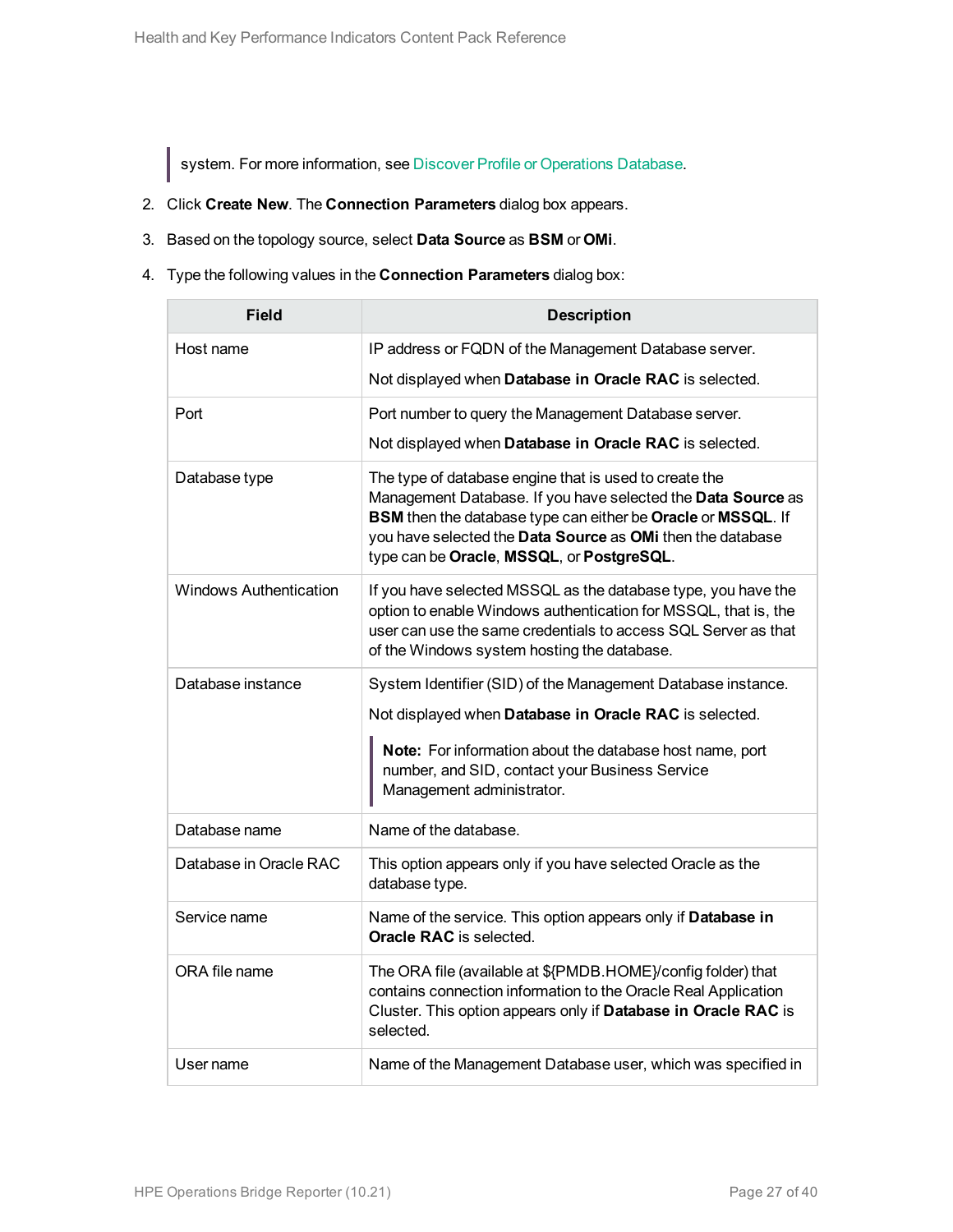| Field    | <b>Description</b>                                                                                                                           |
|----------|----------------------------------------------------------------------------------------------------------------------------------------------|
|          | the BSM Configuration Wizard when setting up the Management<br>Database.                                                                     |
|          | <b>Note:</b> If the Windows Authentication option is selected, this<br>field is disabled.                                                    |
| Password | Password of the Management Database user, which was<br>specified in the BSM Configuration Wizard when setting up the<br>Management Database. |
|          | <b>Note:</b> If the Windows Authentication option is selected, this<br>field is disabled.                                                    |

- 5. Click **OK**.
- 6. Click **Test Connection** to test the connection.
- 7. Click **Discover Database** to automatically discover corresponding Profile database(s).

**Note:** If management database and profile database are on the same system, clicking **Discover Database** will automatically discover the corresponding Profile database. If the databases are on different systems, you have to manually configure the Profile database using the **Profile Database** tab. You have to manually provide configuration details with user name and password for each profile database.

**Note:** After you configure management database with **Database in Oracle RAC** option selected and the **Test Connection** is successful, clicking **Discovery Database** does not automatically discover the corresponding Profile database(s). You have to manually configure the profile database using the **Profile Database** tab. You have to manually provide configuration details with user name and password for each profile database.

8. Click **Save** to save the changes. A Saved Successfully message appears in the Information message pane.

To configure a new Profile database, follow these steps:

- 1. In the **Administration Console**, click **Data Source Configuration > BSM/APM/OMi > Profile Database**.
- 2. Click **Create New**. The **Connection Parameters** dialog box appears.
- 3. Type the following values in the **Connection Parameters** dialog box: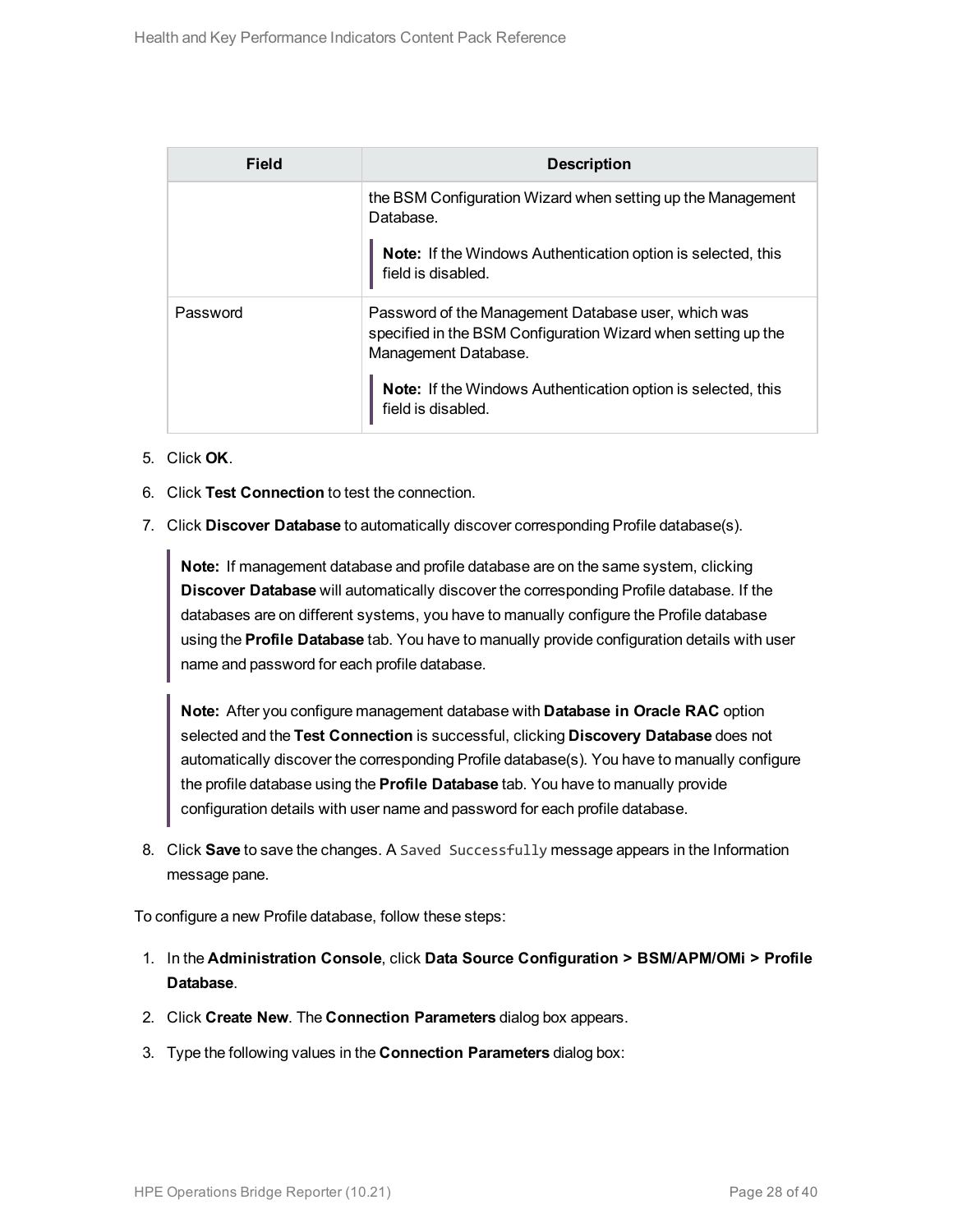| <b>Field</b>              | <b>Description</b>                                                                                                                                                                                                                                                                                                                                                                    |  |  |  |  |
|---------------------------|---------------------------------------------------------------------------------------------------------------------------------------------------------------------------------------------------------------------------------------------------------------------------------------------------------------------------------------------------------------------------------------|--|--|--|--|
| Host name                 | IP address or FQDN of the Profile Database server.                                                                                                                                                                                                                                                                                                                                    |  |  |  |  |
|                           | Not displayed when Database in Oracle RAC is selected.                                                                                                                                                                                                                                                                                                                                |  |  |  |  |
| Port                      | Port number to query the Profile Database server.                                                                                                                                                                                                                                                                                                                                     |  |  |  |  |
|                           | Not displayed when Database in Oracle RAC is selected.                                                                                                                                                                                                                                                                                                                                |  |  |  |  |
| Database type             | The type of database engine that is used to create the Profile<br>Database. It can either be Oracle, or MSSQL.                                                                                                                                                                                                                                                                        |  |  |  |  |
| Management<br>Database    | Links Profile Database to the Management Database. If you collect<br>data from only SiteScope, no Management Database needs to be<br>selected.                                                                                                                                                                                                                                        |  |  |  |  |
| Domains                   | Select the domains for which you want to enable data collection.                                                                                                                                                                                                                                                                                                                      |  |  |  |  |
|                           | Note: You must select the domains from which you want to<br>enable data collection.                                                                                                                                                                                                                                                                                                   |  |  |  |  |
|                           | Content Pack is associated with a domain name. If you install<br>any Content Pack after you have configured the data source then<br>you must map the Content Pack with appropriate domain name.<br>Therefore, if you have configured the data source and then<br>installed the Content Pack, you must return here to select among<br>the following domains to enable data collection: |  |  |  |  |
|                           | RUM<br>$\circ$                                                                                                                                                                                                                                                                                                                                                                        |  |  |  |  |
|                           | BPM                                                                                                                                                                                                                                                                                                                                                                                   |  |  |  |  |
|                           | ServiceHealth                                                                                                                                                                                                                                                                                                                                                                         |  |  |  |  |
|                           | <b>SM</b><br>$\circ$                                                                                                                                                                                                                                                                                                                                                                  |  |  |  |  |
|                           | SM_VMware_SiS                                                                                                                                                                                                                                                                                                                                                                         |  |  |  |  |
| Database instance         | System Identifier (SID) of the Profile Database instance.                                                                                                                                                                                                                                                                                                                             |  |  |  |  |
|                           | Not displayed when Database in Oracle RAC is selected.                                                                                                                                                                                                                                                                                                                                |  |  |  |  |
|                           | Note: For information about the database host name, port<br>number, and SID, contact your Business Service Management<br>administrator.                                                                                                                                                                                                                                               |  |  |  |  |
| Windows<br>Authentication | If you have selected MSSQL as the database type, you have the<br>option to enable Windows authentication for MSSQL, that is, the user<br>can use the same credentials to access SQL Server as that of the<br>Windows system hosting the database.                                                                                                                                     |  |  |  |  |
| Database name             | Name of the database.                                                                                                                                                                                                                                                                                                                                                                 |  |  |  |  |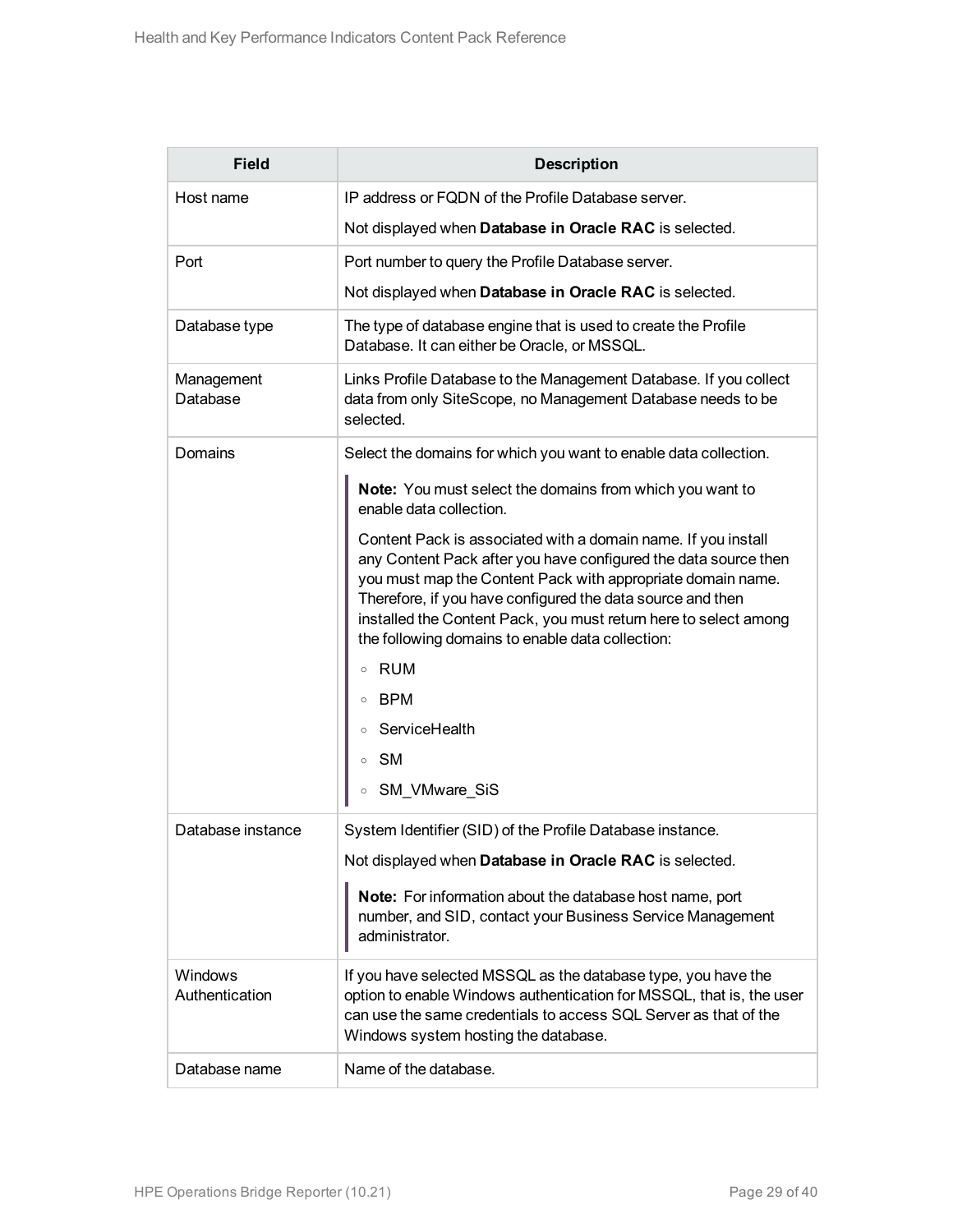| Field                      | <b>Description</b>                                                                                                                                                                                                               |
|----------------------------|----------------------------------------------------------------------------------------------------------------------------------------------------------------------------------------------------------------------------------|
| Database in Oracle<br>RAC. | This option appears only if you have selected Oracle as the database<br>type.                                                                                                                                                    |
| Service name               | Name of the service. This option appears only if Database in Oracle<br><b>RAC</b> is selected.                                                                                                                                   |
| ORA file name              | The ORA file that contains connection information to the Oracle Real<br>Application Cluster. This option appears only if Database in Oracle<br><b>RAC</b> is selected.                                                           |
| User name                  | Name of the Profile Database user, which was specified in the BSM<br>Configuration Wizard when setting up the Profile Database.<br><b>Note:</b> If the Windows Authentication option is selected, this field<br>is disabled.     |
| Password                   | Password of the Profile Database user, which was specified in the<br>BSM Configuration Wizard when setting up the Profile Database.<br><b>Note:</b> If the Windows Authentication option is selected, this field<br>is disabled. |
| <b>Collection Station</b>  | This option is used for a collector installed on a remote system.                                                                                                                                                                |

- 4. Click **OK**.
- 5. Click **Test Connection** to test the connection.
- 6. Click **Save** to save the changes made on this page. A Saved Successfully message appears in the Information message pane.

After you save the newly created Management database connection, OBR (local collector or remote collector) retrieves the Profile database information from the Management database data source and lists all the existing Profile database data sources under the Profile Database section of the page.

Data collection for the Profile database data source is enabled by default. In addition, the collection frequency is scheduled for every one hour.

In case of a Remote Collector, the collection station has to be selected from the Database type drop down box provided in the Profile Database section of the page.

For more information about configuring Profile database data source connections, see the *Operations Bridge Reporter Administration Guide*.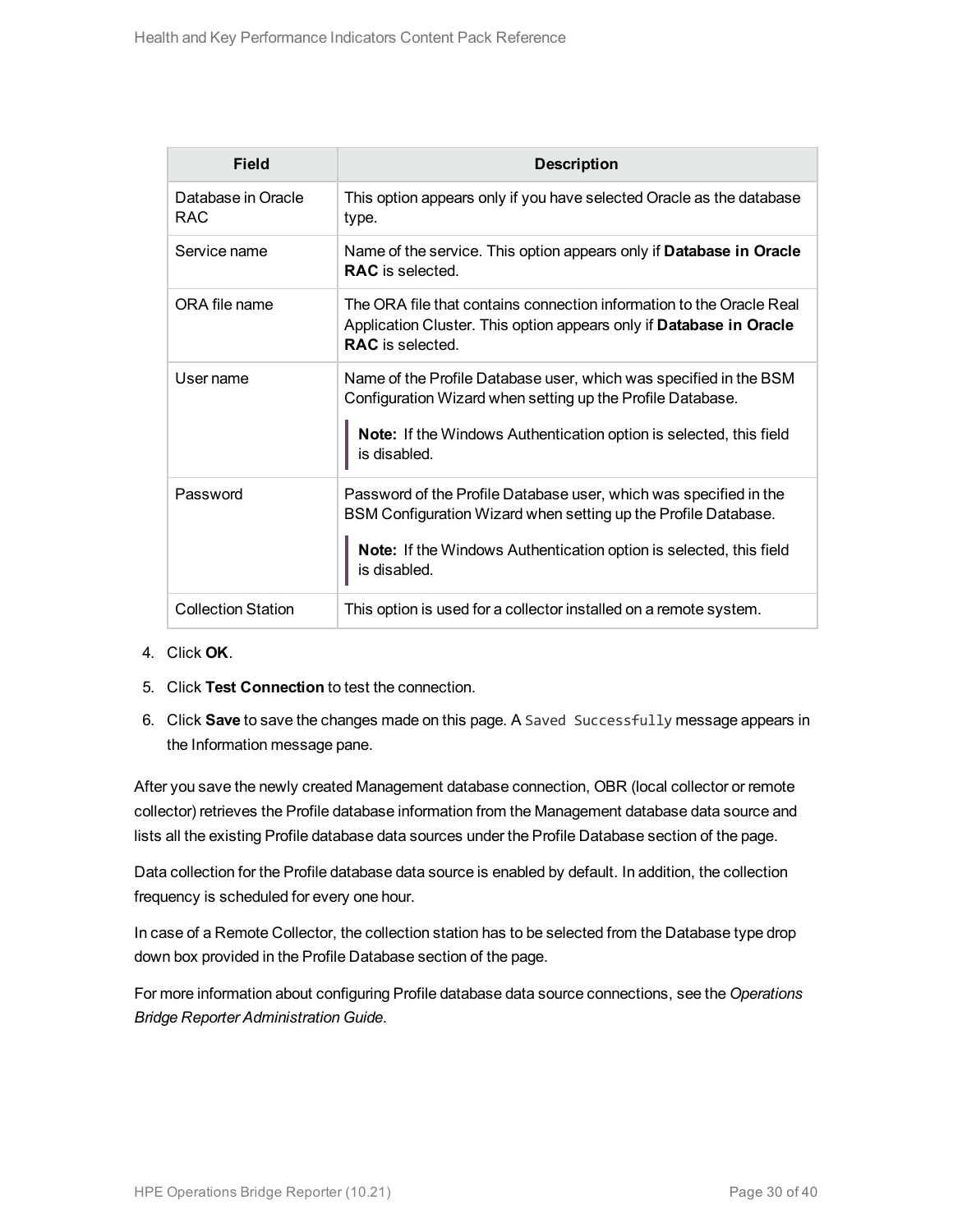### Enable KPI Data Collection for Service Health CIs

KPIs are high-level indicators of a CI's performance and availability. The KPI data pertaining to certain logical Service Health CIs, such as Business Service, Business Application, Business Process, and Host, are logged by default in the Profile database. OBR collects this data from the database for reporting.

However, the KPI data for other CI types are not automatically logged in the Profile database. To enable the logging of the KPI data for these CI types, you must configure the CIs in the HP BSM. For more information, see the *Persistent Data and Historical Data* section of the *HP Business Service Management - Using Service Health* guide. This guide is available for the product, *Application Performance Management (BAC)*, at the following URL:

<span id="page-30-0"></span><http://h20230.www2.hp.com/selfsolve/manuals>

### Discover Profile or Operations Database

OBR supports the configuration of data collection from multiple Profile databases that are deployed in your BSM/OMi environment.

**Note:** Perform the following steps only if the topology source is RTSM.

**Note:** In case of OMi 10 (and later versions) perform this task for Operations Database support and then configure the database. To configure the Operations Database, see *Configuring the OMi Data Source* in *Operations Bridge Reporter Configuration Guide*.

To ensure that OBR identifies and displays all the existing Profile databases in the Administration Console, follow these steps:

#### **Task 1: Start the HPE\_PMDB\_Platform\_Administrator service on the OBR system**

If the status of HPE\_PMDB\_Platform\_Administrator service is stopped, run the following command:

#### **On Windows:**

- 1. Click **Start > Run**. The Run dialog box is displayed.
- 2. Enter **service.msc** in **Open**. The **Services** windows is displayed.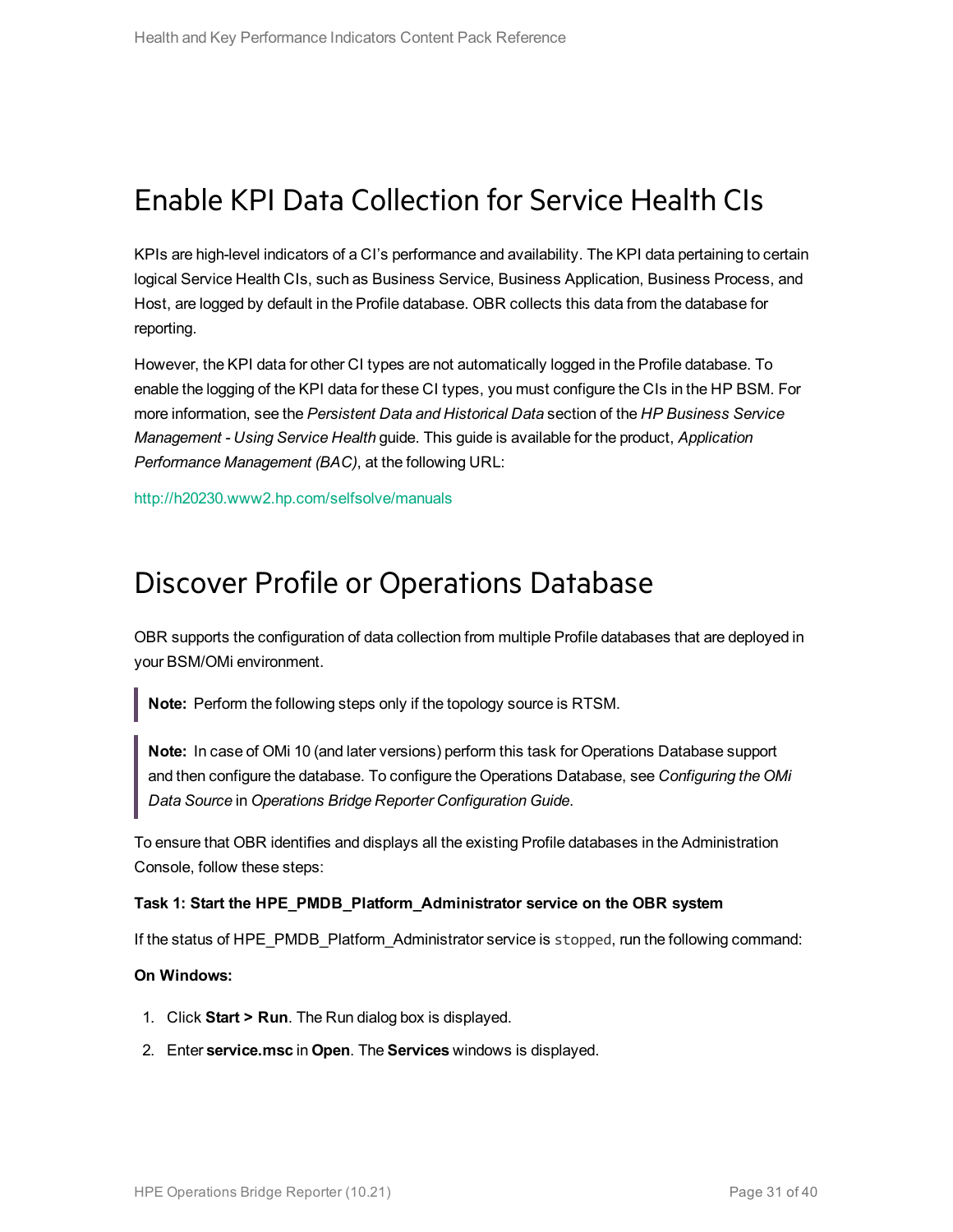- 3. On the right pane, right-click on the **HPE\_PMDB\_Platform\_Administrator** service and then click **Start**.
- 4. Close the Services window.

#### **On Linux:**

1. Type the following command at the command prompt:

service HPE\_PMDB\_Platform\_Administrator start

#### **Task 2: Copy the configuration files from the BSM/OMi host system to OBR system**

1. Log on to the BSM/OMi host system through remote access.

**Note:** If your BSM setup is distributed, you can access through the gateway server as well as the data processing server. OBR recommends that you use the gateway server.

- 2. Browse to the %topaz\_home%\Conf folder.
- 3. Copy the following files from the %topaz\_home%\Conf folder to %PMDB\_HOME%\config folder on the OBR system:
	- a. encryption.properties
	- b. seed.properties

If you have configured multiple management databases (both BSM and OMi topology), create multiple folders at %PMDB\_HOME%\config (such as %PMDB\_ HOME%\config\<*Mgmt\_DB\_ hostname*>) and copy the seed.properties and encryption.properties files into each folder.

**Note:** If you are configuring the Management/Profile database based on Oracle RAC, you need to copy the file tnsnames.ora to the %PMDB\_HOME%\config folder on the OBR system.

If you are configuring the collection against a remote collector system then ensure to copy the tnsnames.ora file to the config folder on that remote collector system acting as polling station.

#### **Task 3: Restart the HPE\_PMDB\_Platform\_Administrator service on the OBR system**

#### **On Windows:**

- 1. Click **Start > Run**. The Run dialog box is displayed.
- 2. Enter **service.msc** in **Open**. The **Services** windows is displayed.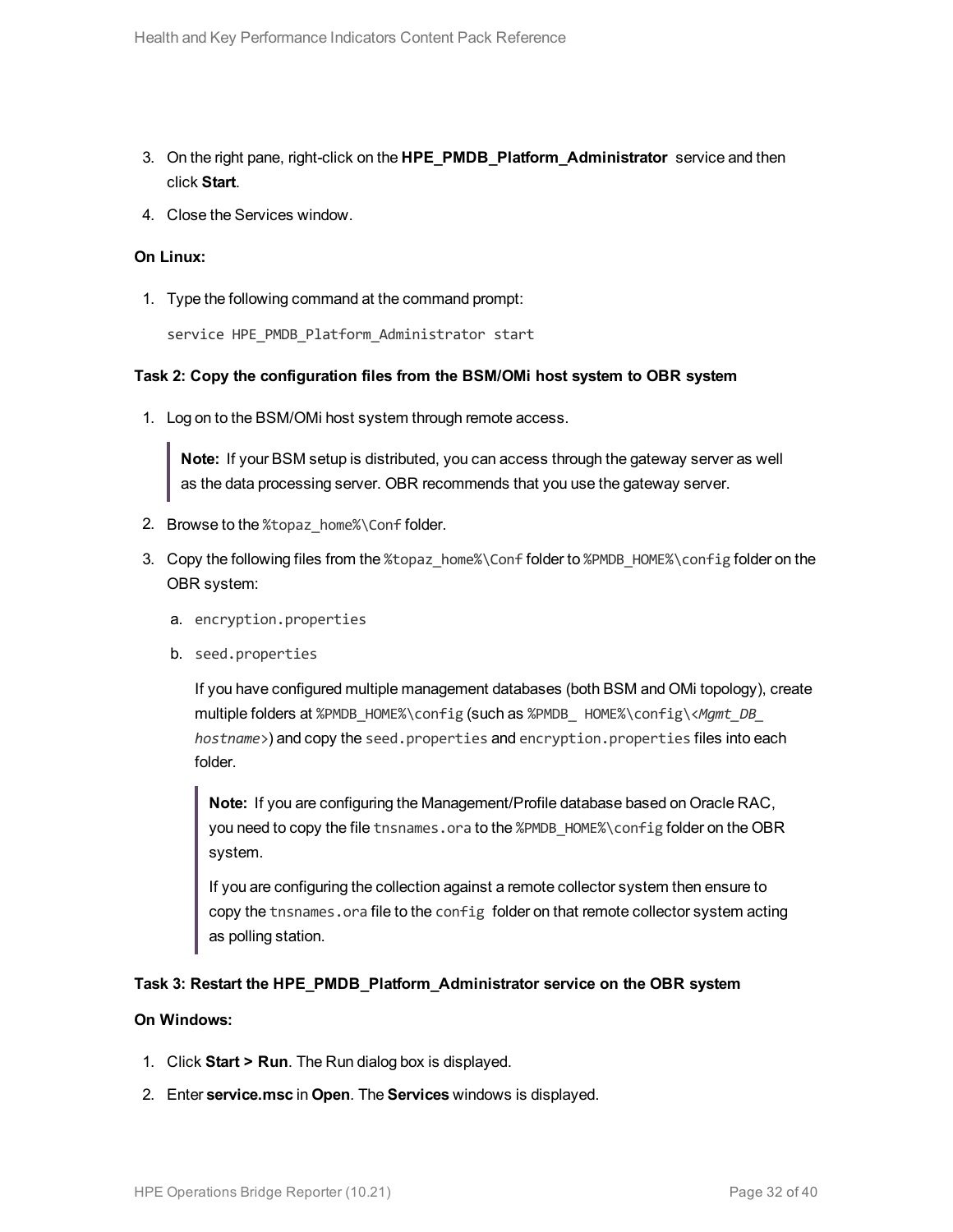- 3. On the right pane, right-click on the **HPE\_PMDB\_Platform\_Administrator** service and then click **Restart**.
- 4. Close the Services window.

#### **On Linux:**

1. Type the following command at the command prompt:

service HPE\_PMDB\_Platform\_Administrator restart

**Caution:** Ensure to take a backup of the OBR database in case you need to restore it later. If you fail to take a data back up, you risk losing it permanently. For more information, see the *Database Backup and Recovery* in *Operations Bridge Reporter Configuration Guide*.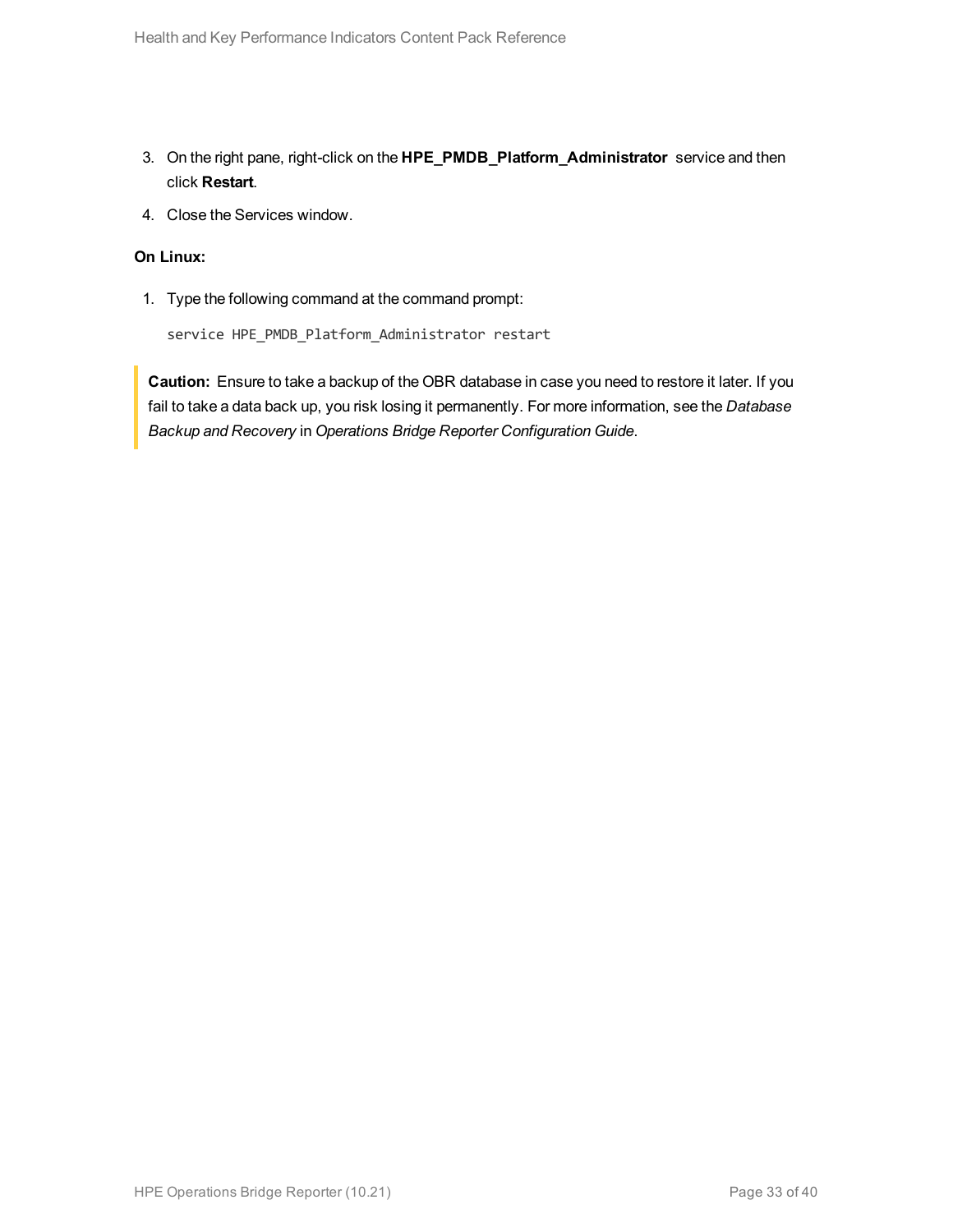## <span id="page-33-0"></span>Report Navigation

The Health and Key Performance Indicators reports are categorized into high-level Executive Summary and detailed status reports. You can navigate from the higher-level reports to the detailed reports through the various cross launch and hyperlink features. For example, you may start with the Top N Domains report or a KPI Overview report for an overall analysis of the domain-specific KPI status in terms of availability / performance and then navigate all the way to the detailed reports for the status trend of a specific CI.

Report navigation can vary depending on the use-cases around which these reports are designed and the following diagram presents one way of navigating the reports: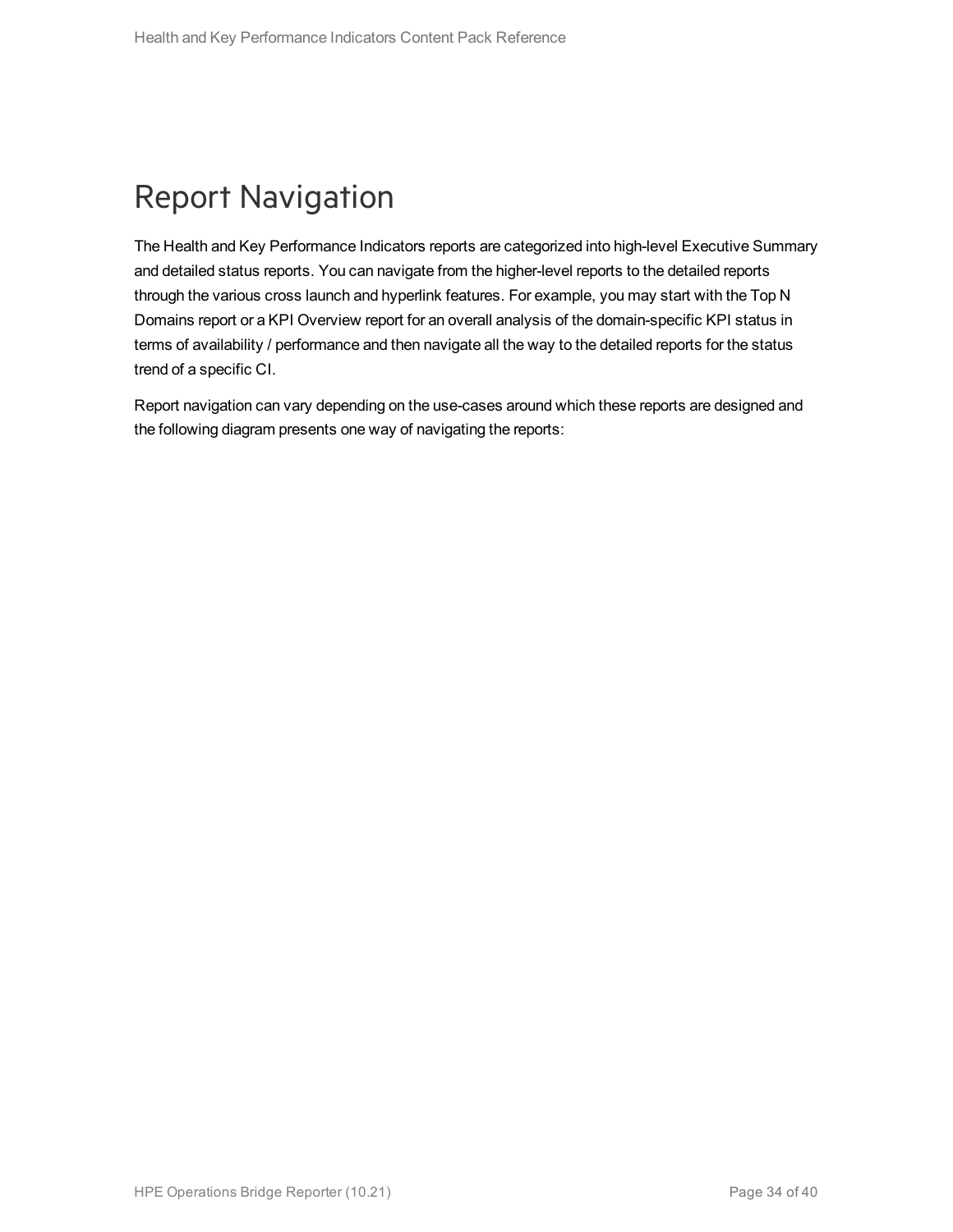

### <span id="page-34-0"></span>Use Cases

This section provides information on use cases for Health and Key Performance Indicators reports. The following table provides description, user, and report name for the use cases: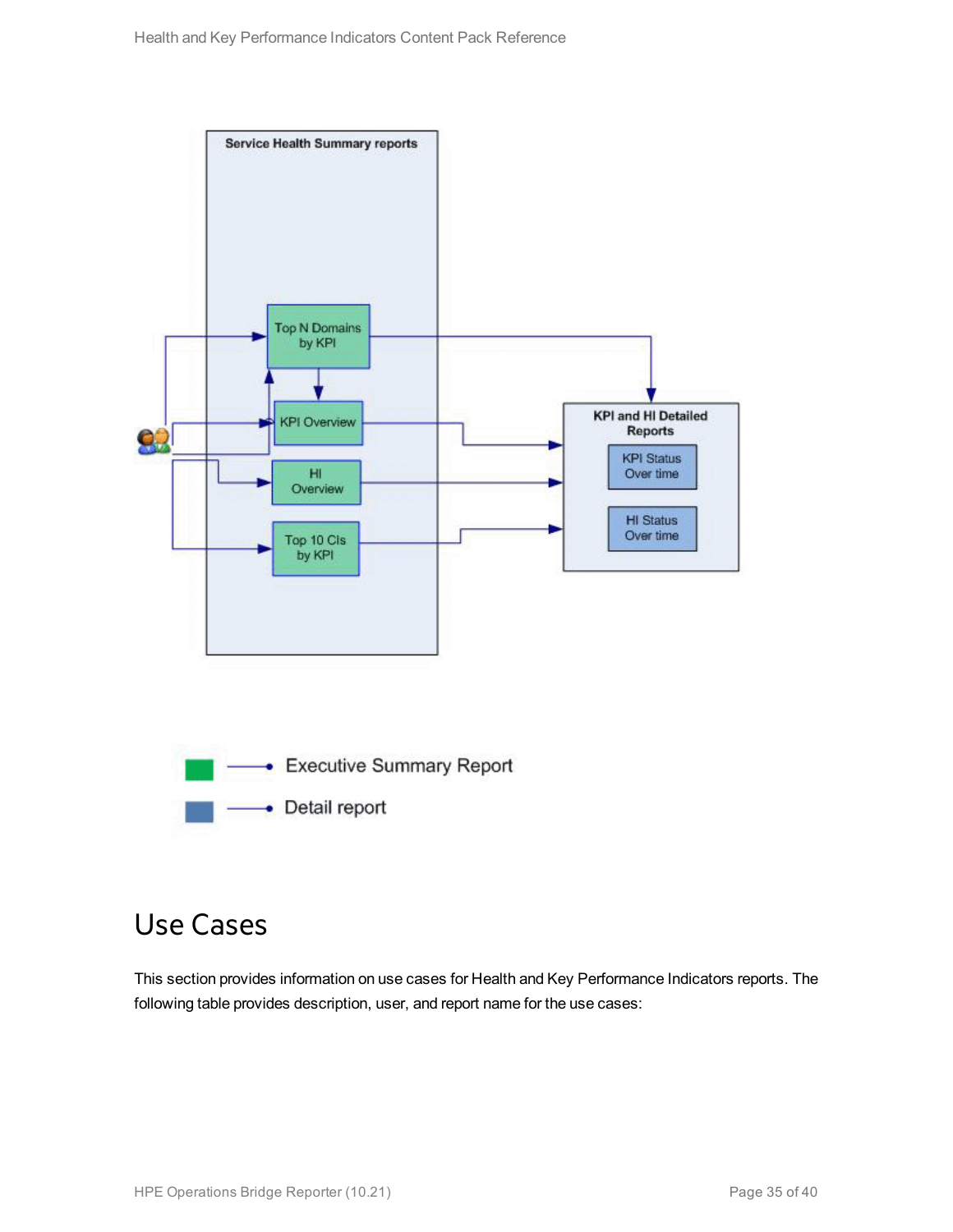| <b>Description</b>                                                                                        | Report<br>Category | <b>Report Name</b>                    |
|-----------------------------------------------------------------------------------------------------------|--------------------|---------------------------------------|
| To view the number of hours a KPI was in various status for a<br>given CI over a period of time           | Event<br>analytics | <b>KPI Overview</b>                   |
| To view the number of hours a KPI was in various status for a<br>given CI over a period of time           | Event<br>analytics | <b>HI</b> Overview                    |
| To view the status of availability and performance KPIs with<br>respect to the domains that are monitored | Event<br>analytics | <b>KPI Summary by</b><br>Domain       |
| To view the status of availability and performance KPIs with<br>respect to the domains that are monitor   | Event<br>analytics | Service Health/Top<br>10 CIs by KPI   |
| To view the distribution HI status over a period of time                                                  | Event<br>analytics | <b>HI Status Over Time</b>            |
| To view the distribution of KPI status over a period of time                                              | Event<br>analytics | <b>KPI Status Over</b><br><b>Time</b> |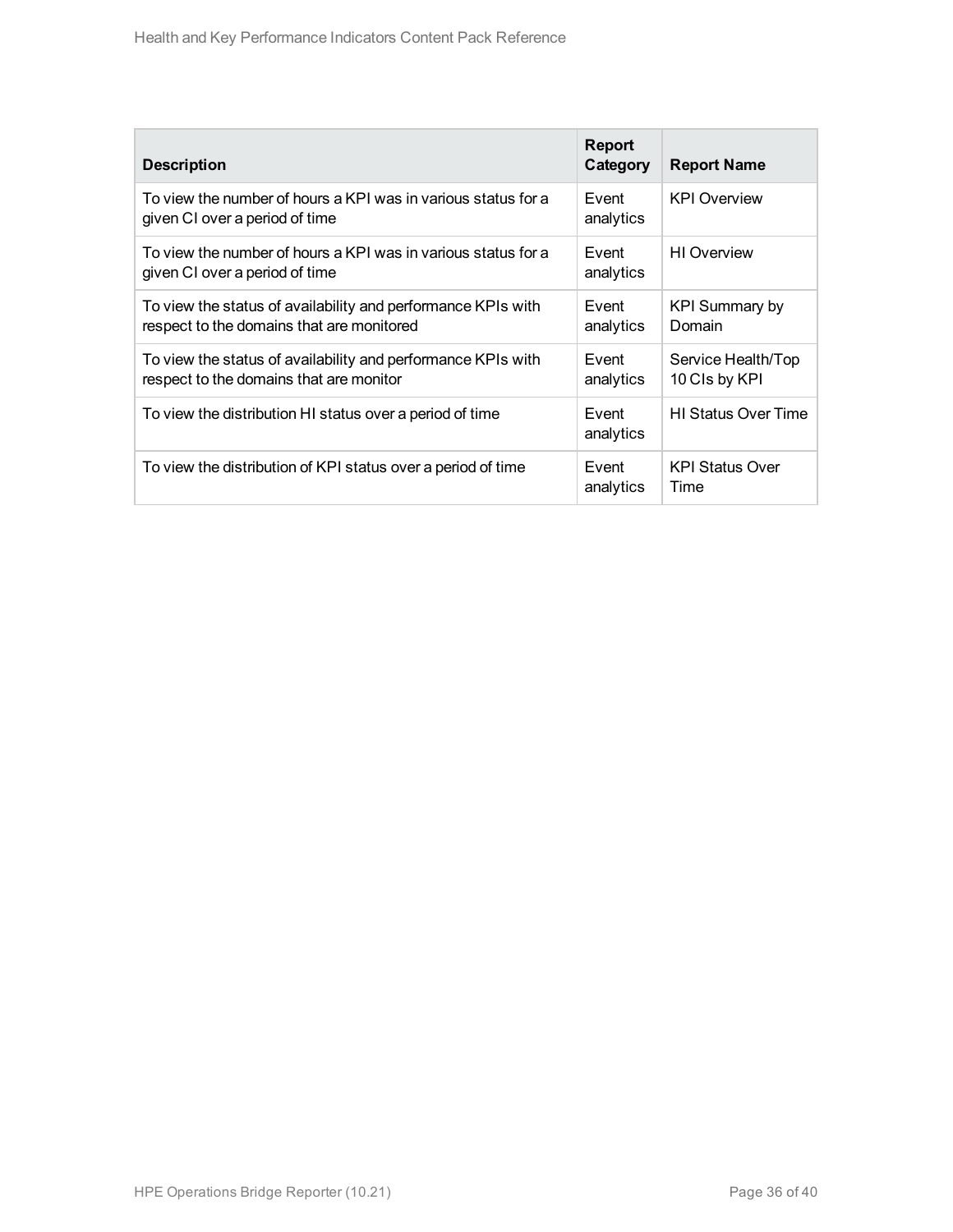## <span id="page-36-0"></span>Appendix

<span id="page-36-1"></span>This section provides information on [Terminology](#page-36-1), [Calculating](#page-36-2) KPI Status for a Domain, and [Metric](#page-37-0) [Mapping](#page-37-0) for Reports.

### Appendix A: Terminology

<span id="page-36-2"></span>**Business View:** A view deployed on BSM RTSM, which provides the topology information of the configuration items in your IT environment.

### Appendix B: Calculating KPI Statistics for a Domain

OBR collects KPI status data per CI instance from the BSM profile database. There are procedural routines in OBR to compute the KPI status duration per CI over time. The data across all top-level CI instances in an RTSM view are aggregated as KPI status duration measures per View in OBR database. OBR maintains a mapping of RTSM views to generic domains whereby KPI status measures per View are rolled-up to domain level by means of online aggregation in Business Objects.

| Domain         | <b>RTSM View(s)</b>           |
|----------------|-------------------------------|
| Systems        | SM PA                         |
|                | <b>SM PA BusinessView</b>     |
|                | SM SiS                        |
|                | SM_SiS_BusinessView           |
| Virtualization | SM VMWare OM                  |
|                | SM VMWare SiS                 |
|                | <b>SM VMWare BusinessView</b> |
|                | SM HyperV                     |
|                | SM_HyperV_BusinessView        |
|                | SM Sol Zones                  |

The following table lists the mapping between Domains and RTSM views consumed in OBR: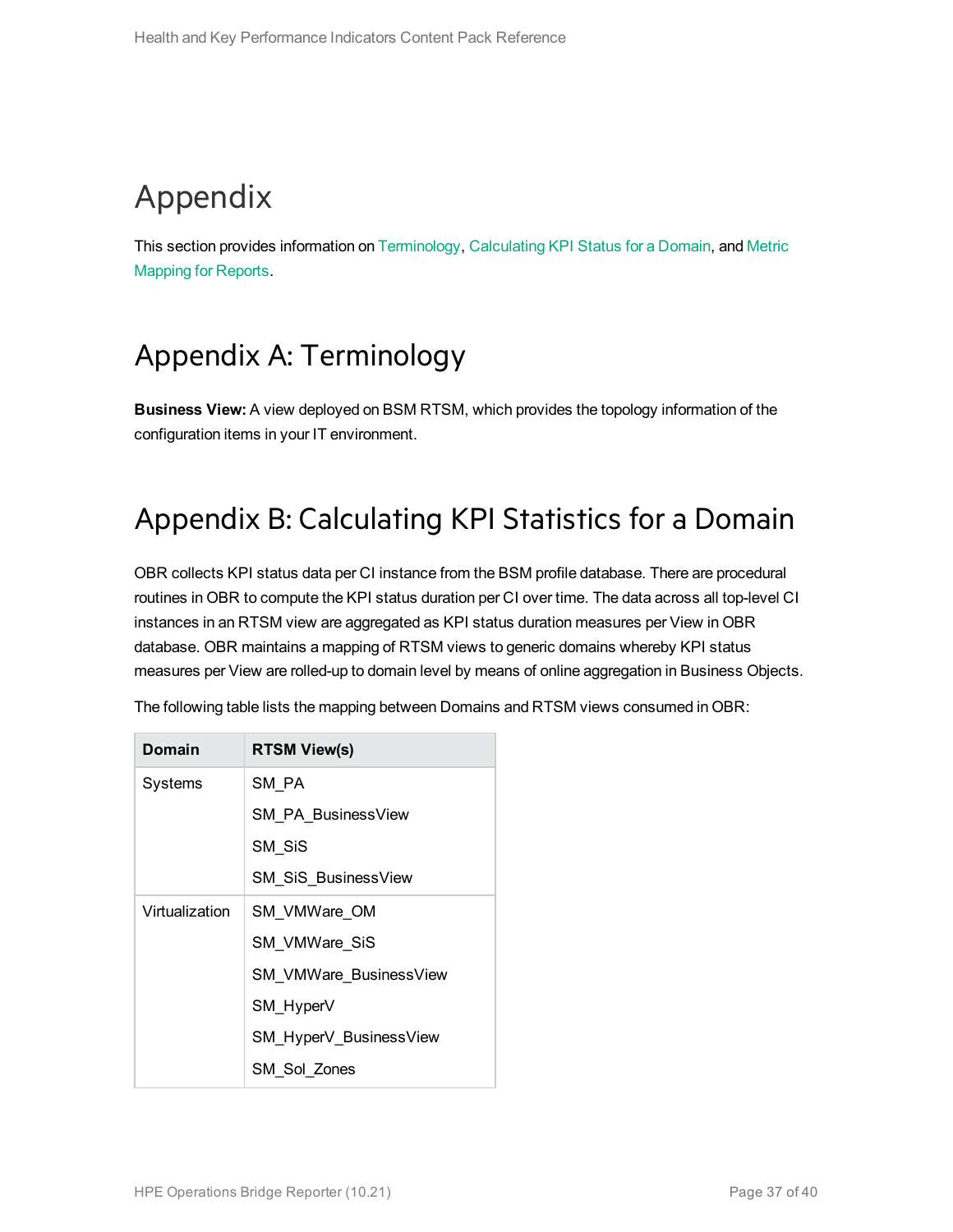| Domain             | <b>RTSM View(s)</b>          |
|--------------------|------------------------------|
|                    | SM Sol Zones BusinessView    |
| <b>MSSQL</b>       | MSSQL Deployment             |
|                    | MSSQL BusinessView           |
| Oracle             | ORA_Deployment               |
|                    | ORA BusinessView             |
| <b>MS Exchange</b> | Exchange Mail View           |
|                    | Exchange_Org_View            |
|                    | Exchange_Site_View           |
|                    | Exchange_Business_View       |
| AD.                | AD_Logical_View              |
|                    | AD_Physical_View             |
|                    | AD Business_View             |
| AppServer          | J2EE Deployment              |
|                    | J2EE_Deployment_BusinessView |
| EUM                | <b>EUM BSMR</b>              |
| Network            | <b>SHR Network</b>           |

### <span id="page-37-0"></span>Appendix C: Metric Mapping for Reports

OBR provides a utility to generate metric flow documents. The utility has strong filtering capabilities and generates the metric flow documents in HTML format. These HTML output files can then be saved in Excel for further filtering and metric tracking.

To generate the metric flow documents, follow these steps:

1. Run the utility using the following command:

%PMDB\_HOME%/bin/shr\_utility -flow -dir %PMDB\_HOME%/packages/EndUserManagement

The command generates multiple HTML output files.

2. Open the HTML output file in Excel.

You can apply combination of filters to check how a particular metric(s) is performing.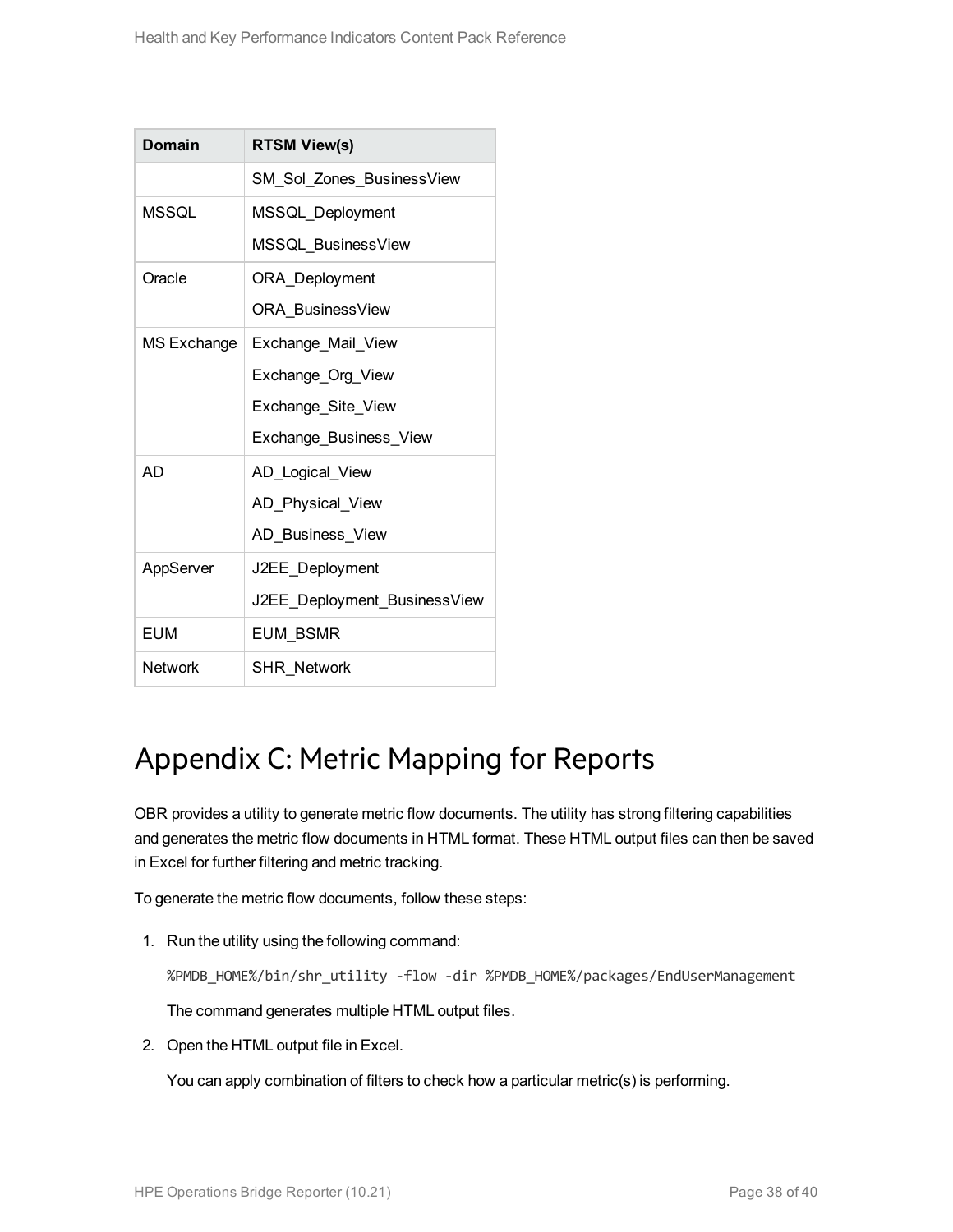**Note:** The output file in Excel format is published for some of the Content Packs. You can download the files from the [Marketplace.](https://hpln.hp.com/node/24267/attachment)